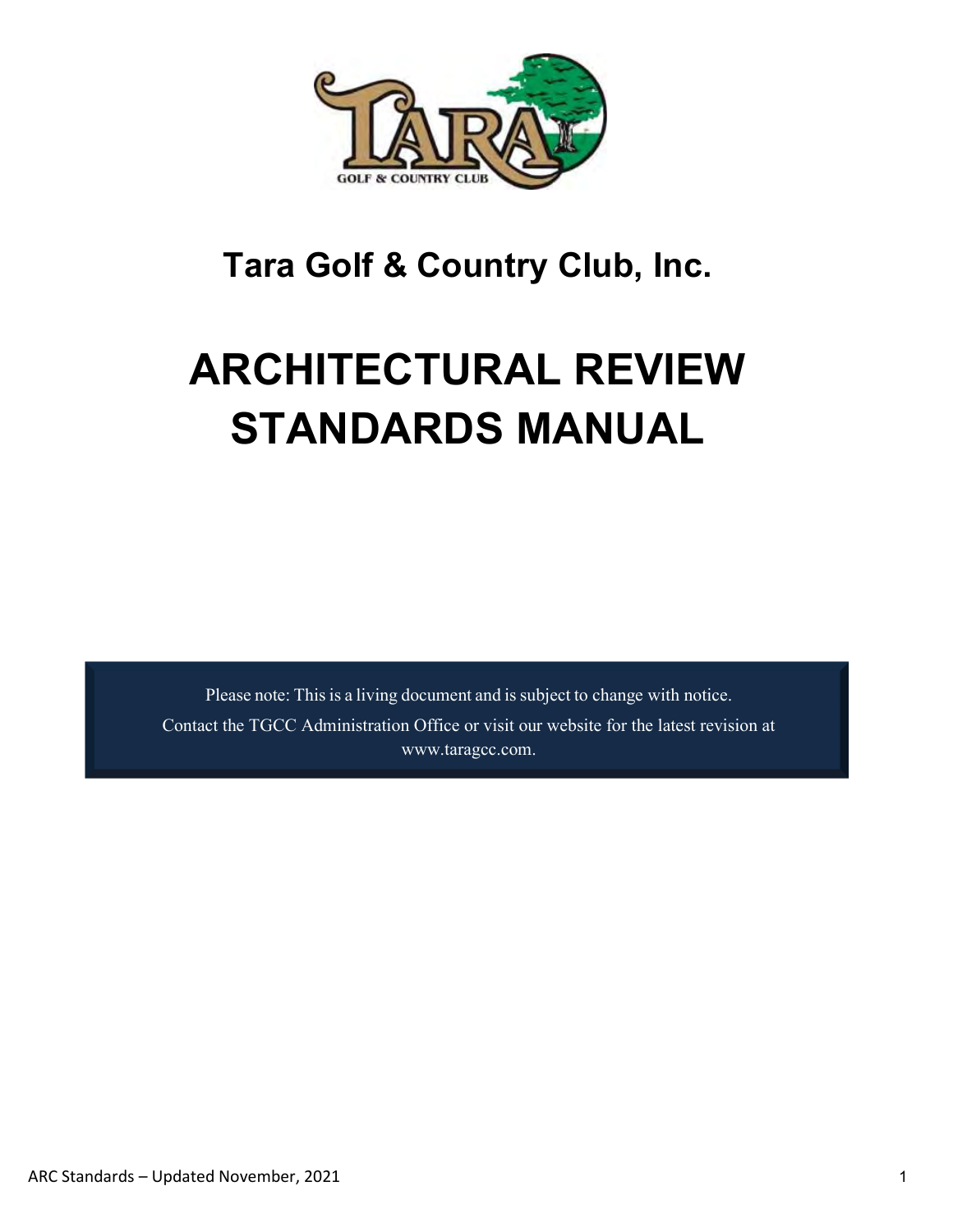#### Index

- 1. Main Structure (includes house, roof, driveway, walkways, sidewalks, curbs, street gutters, pool and cage)
	- 1.1. House Ownership
	- 1.2. Accessory Structures
	- 1.3. Private Swimming Pools and Spa
	- 1.4. Roofs and Solar Panels
	- 1.5. Replacement Structures, Additions or Changes to Existing Homes
	- 1.6. Antennas and Masts
	- 1.7. Condominium Associations
	- 1.8. Hurricane Protection
	- 1.9. Screen Doors
	- 1.10. Ramps
- 2. Out Structure (includes mailboxes, flagpoles, signs, yard decorations, etc.)
	- 2.1 Mailboxes
	- 2.2 Flagpoles and Flags
	- 2.3 Fences
	- 2.4 Yard Decorations
	- 2.5 Signs
	- 2.6 Play Equipment, Barbeque Grills, Yard Furniture and Yard Maintenance Equipment
	- 2.7 Generators
	- 2.8 Awnings and Decorative Outdoor Shutters
	- 2.9 Lawn Light Poles
- 3. Landscaping (includes lawns, living plant material, etc.)
	- 3.1 Lawns and Irrigation
	- 3.2 Living Plant Material, Mulch and Compost Material
	- 3.3 Landscape Plans
	- 3.4 Trees
	- 3.5 Lighting
- 4. Miscellaneous
	- 4.1 Parking
	- 4.2 Garbage and Recycling
	- 4.3 Garage/Estate Sales
	- 4.4 Pets
	- 4.5 Painting of Fire Hydrants
	- 4.6 Holiday Lighting and Seasonal Decorations
	- 4.7 Clothes Lines
	- 4.8 Window Treatments
	- 4.9 Noxious Activities
- 5. Ponds and Water Bodies Guidelines for Recreational Use
- 6. Self-Help
- 7. Job Aid and Submittal Process

#### Exhibit A – ARC Mailboxes Exhibit

- Exhibit B Request for Architectural Review Form
- Exhibit C Architectural Review Exterior Painting Form
- Exhibit D ARC Homeowner Request Appeal Form
- Exhibit  $E ABC$  Violations and Fines
- Exhibit F ARC Homeowner Violation Appeal Form
- Exhibit G ARC Compliance Response Form
- Exhibit H ARC Agreement to Mediate Form
- Exhibit I Statutes and Links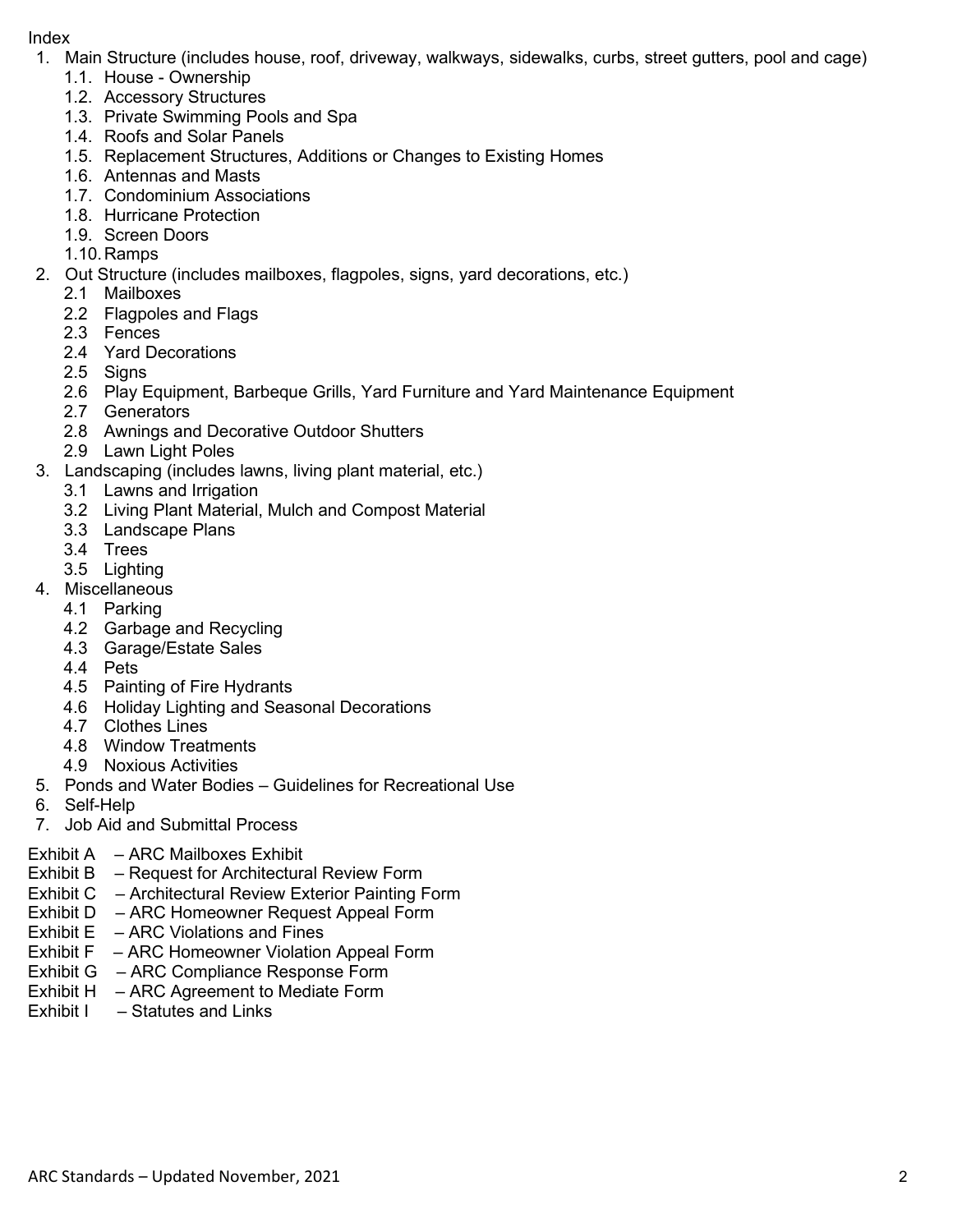## **Policy & Procedure for Compliance with Architectural Review Standards of Tara Golf & Country Club, Inc.**

#### **POLICY**

Pursuant to the provisions of the Amended and Restated Master Declaration of Covenants, Conditions, Restrictions and Easements for Tara, as recorded in the Manatee County Registry of Deeds, Book 1667, Page 5247, DCT #1446613, and as subsequently amended and recorded in said Registry, Tara Golf & Country Club, Inc. (TGCC) adopts the following policy:

The enforcement of Architectural Standards should ensure that the attractiveness of the community is maintained for the benefit of all owners. The Architectural Review Committee (ARC) is empowered to assure that owners within TGCC enjoy higher standards and, accordingly, higher values than similar homes in neighborhoods that do not have compliance and enforcement standards. There are other ARC organizations within Tara and include the [Tara Master Association ARC,](https://barney.senearthco.com/senearthcoDocs/5681/propertyInformation/public/Document3015615/TMA_ARC_Manual-_APPROVED_February_2020.pdf) The Plantations ARC, and a number of ARCs related to condominium, neighborhood or villa associations within TGCC. These delegated ARC responsibilities are tied directly to the requirements of the Master Association Declaration and Bylaws, as well as Chapter 718 and 720, Florida Statutes.

The Tara Master, The Plantations and TGCC associations have the responsibility and obligation to the members of Tara for assuring compliance with the Covenants contained in the Master Declaration, as Amended. Violations of Standards shall be noticed to the owners in accordance with the procedure prescribed in the ARC Standards. If voluntary compliance cannot be achieved, the ARC shall refer each instance of non-compliance to the Compliance Committee and the TGCC Board of Directors for enforcement in accordance with the Declaration of Restrictions and Chapter 720, Florida Statutes. The composition of the Compliance Committee (see TMA Bylaws, Section 6) shall be designated by the Board of Directors in accordance with the Declaration.

## **PROCEDURE**

The ARC, under Article 10 of the Master Declaration, is charged with the responsibility for uniform and reasonable compliance with approved Architectural Standards. The ARC shall review all applications for exterior architectural changes and/or modifications of any item identified in the Architectural Review Standards. The requests for change will be sent to the Chairperson of the ARC who will consider and process requests within thirty (30) calendar days of request. The ARC may approve an application with or without comment. If a request for approval is denied, an explanation and reason for denial shall be given in which the specific provision of the Standards shall be cited and where appropriate, a specific Florida statute. Failure to approve requests within thirty (30) days of receipt of all materials is deemed approval. The ARC, in coordination with the General Manager, is charged with the responsibility to be reasonable and current on ARC standards in Florida. The ARC Chairperson will provide the General Manager and the Board with a monthly list of all requests including denials, approvals for change and violations that have gone past the first compliance letter.

The ARC will receive all complaints of individual ARC Standards violations in writing and respond within ten (10) business days. Violation complaints received initially by the General Manager will be immediately forwarded to the ARC for review prior to response. The ARC shall review and make findings of fact for violation complaints found to exist either through the ARC initiative or by notice of an owner. On a finding of a Standards violation, the ARC will send a first request for compliance to the owner. The General Manager and the Chairperson will coordinate processing the letters weekly on receipt of the list from the ARC Chairperson, who will coordinate all requests for violation letters. This process is to ensure consistency and speed the letters to the violators. The General Manager will mail the letters to the violators within five (5) business days of receipt of the request from the Chairperson.

The notice of violation shall clearly state the violation, the corrective action that is required and the time for compliance. The ARC will determine if the member has complied in a timely manner. The General Manager will receive a copy of the notice of violation letter. No notice to the General Manager is required if the notice of violation is resolved by verbal request directly with the violating member.

If there is no compliance or member response to the Notice of Violation within twenty (20) business or thirty (30) business days (as designated by the ARC based on the severity or repetitive nature of the violation), a second compliance notice of violation letter will be sent Certified Mail or overnight courier and by regular mail.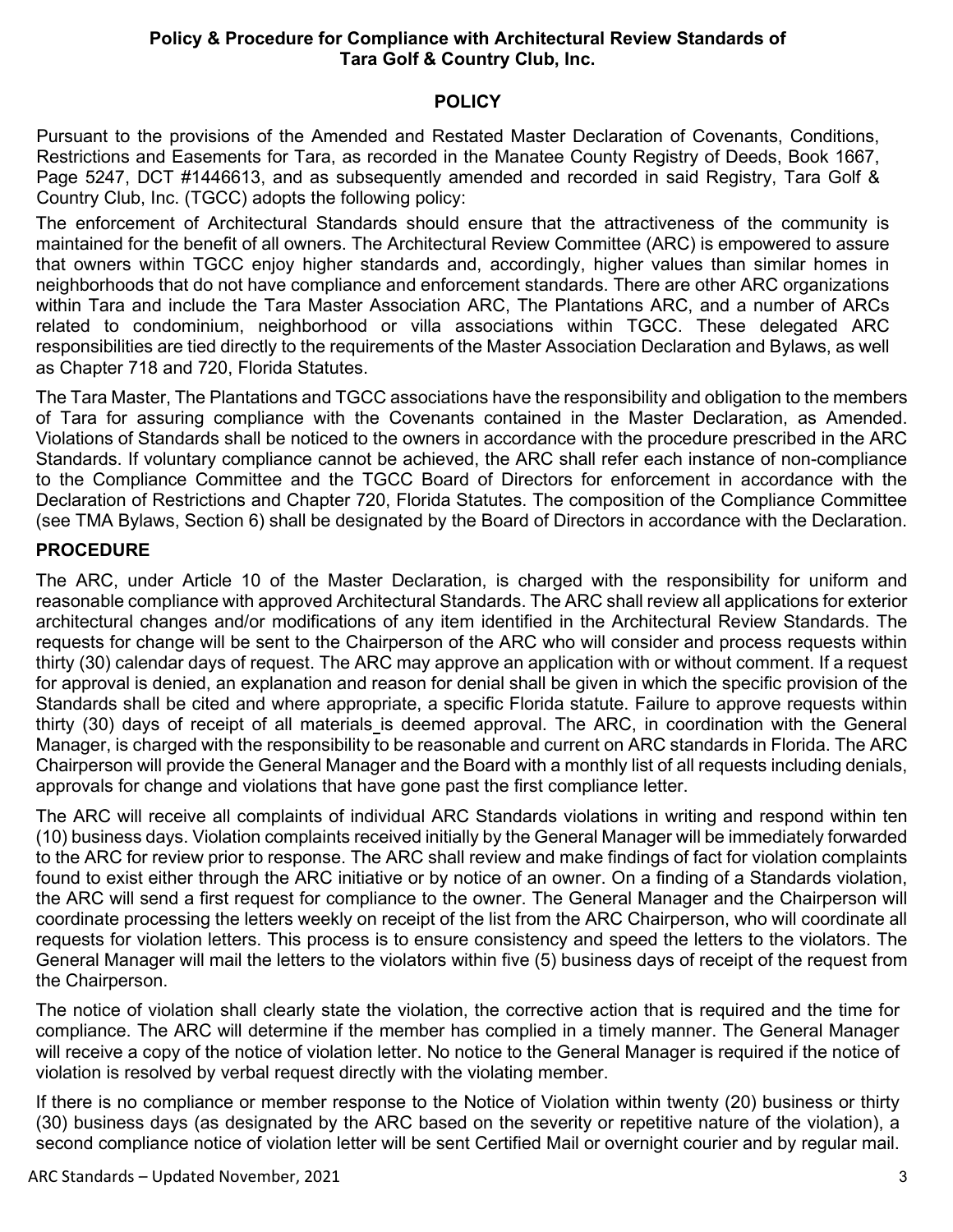The second notice of violation will contain the following information: nature of the violation, the lack of compliance after the first notice of violation, the potential financial or other sanctions that may be imposed and the right to a review by the Compliance Committee. If there has been no response or compliance within 20 business days after the second letter (a total of 40 or 50) business days from the date of the first notice of violation), the ARC will inform the Board which will coordinate with the General Manager and the TGCC attorney to determine if sanction(s) and/or fine(s) are the appropriate sanction(s) to impose. The Board will vote to levy a fine not to exceed \$100 per day for each violation and not to exceed a cumulative total of \$1,500 for a continuing violation. Under the Master Association Bylaws, (Sec. 6.02.02), a violator is to receive fourteen (14) business days' notice of the imposition of a fine or other compliance action and the right to request a hearing before the Compliance Committee.

The violating owner has the right to request a review [{Florida Statutes](http://www.leg.state.fl.us/statutes/index.cfm?App_mode=Display_Statute&URL=0700-0799/0720/0720.html) (2)(b)} by the Compliance Committee of the violation and penalty. The Compliance Committee will convene a hearing after the fourteen (14) business days. The role of the Committee is limited to determining whether to confirm or reject the fine or sanction levied by the Board. If the Compliance Committee approves a fine or sanction, the fine or sanction is due five (5) days after notice of the approved fine is provided to the violator. Notice of the approved fine or sanction will be sent Certified Mail or overnight courier and by regular mail.

Reasonable fines may be levied, not to exceed \$100 per day for each violation and not to exceed a cumulative total of \$1,500 for a continuing violation. Fines under the Architectural Standards may become a lien against the property and could be subject to enforcement by civil suit under Florida Statutes.

If specific performance or injunctive relief is required, the Board may opt to initiate a legal proceeding as prescribed by Florida Statutes. The procedure first requires submittal of the complaint to mediation. If a dispute (complaint) cannot be resolved by mediation, then a civil suit in Manatee County, Florida may be filed by either party.

Disputes between TGCC and an owner regarding use of or changes to the property and other covenant enforcement disputes are subject to pre-suit mandatory mediation. The aggrieved party shall serve on the other party a written demand to participate via a specified form titled "Statutory Offer to Participate in Pre-suit Mediation." The written demand is sent via certified mail or overnight courier and regular mail and the responding party has twenty (20) business days from the mailing date to respond in writing to the aggrieved party. Response must be sent certified or overnight courier and by regular mail, return receipt requested. The parties share the cost of mediation; each must tender an initial payment of \$200 and must jointly select the mediator from an approved list. Failure of the owner to respond to the mediation opportunity may have negative financial implications for the owner, if the case goes to civil suit.

After mediation, if a fine was imposed and remains unpaid for thirty (30) days or more, the Board of Directors may, in accordance with Florida Statutes, file a suit for collection in Small Claims Court. When judgment has been rendered by the court, a levy may be undertaken to collect the judgment. In such action, the prevailing party is eligible to collect reasonable legal costs from the other party.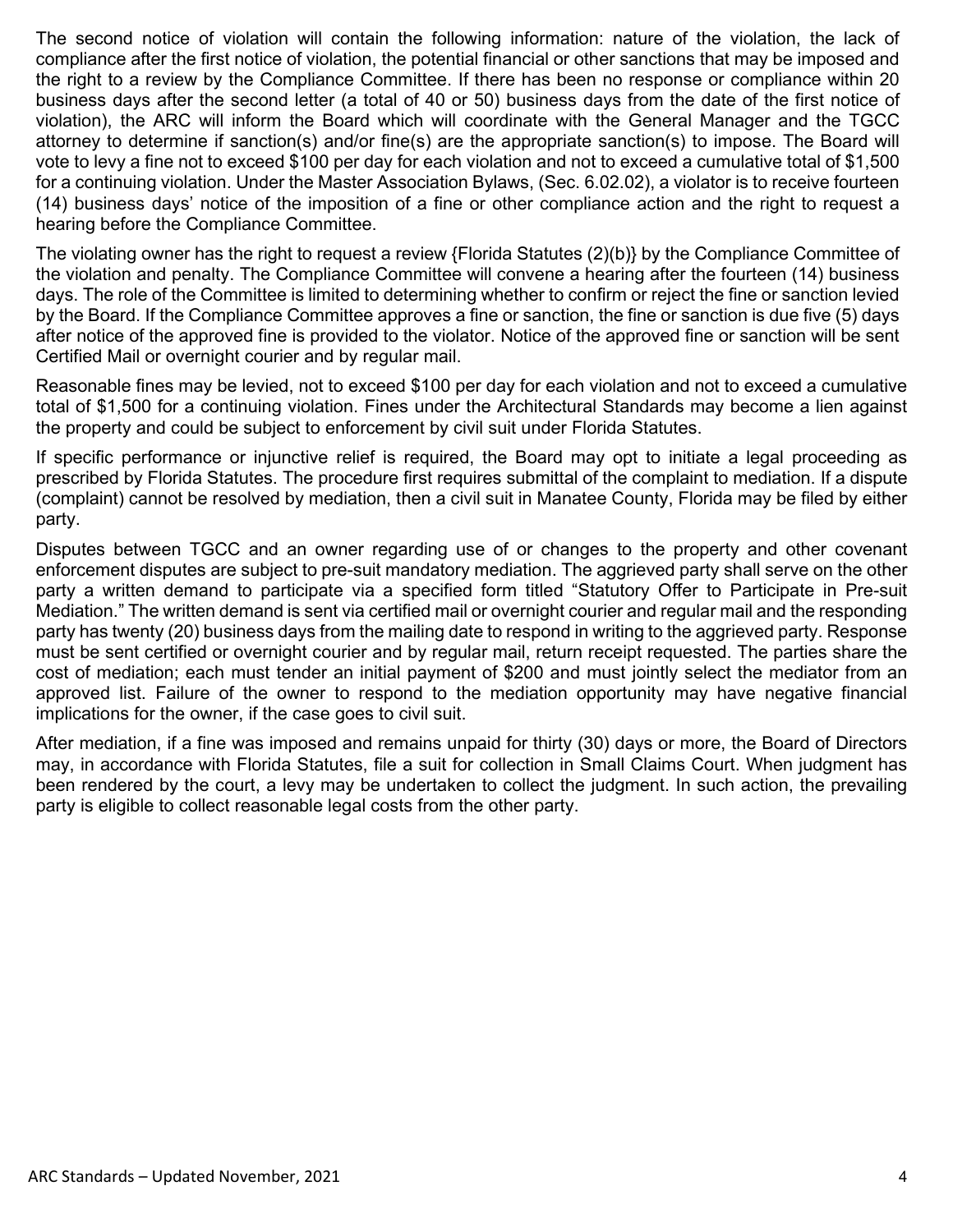### **1. Main Structures (includes house, roof, driveway, walkways, sidewalks, curbs, street gutters, pool and cage)**

- 1.1. House/Ownership A homeowner is responsible for the upkeep of the property and the behavior of any renter or lessee. Renters or lessees must follow the same ARC standards as the property owner.
	- 1.1.1. Single Family Residential
	- 1.1.2. Permitted Uses
		- 1.1.2.1. Single Family Dwellings
	- 1.1.3. House Colors
		- 1.1.3.1. Any home exterior being painted in Tara must be a color selected from the Tara Paint Palette, using a single paint palette for all aspects of the home. The exterior of the home must be designated in the book or online as a body color. Copies of the book are available in Sherwin Williams stores, the main office, or from ARC.
		- 1.1.3.2. The paint palette can be viewed online on the Sherwin Williams website at: <https://www.sherwin-williams.com/homeowners/color/find-and-explore-colors/hoa>
		- 1.1.3.3. Homeowners will complete and submit the Architectural Review Exterior Painting Request Form to obtain approval for the project. The form must be submitted to the Architectural Review Committee (ARC) and approved before the work is performed.
		- 1.1.3.4. This form is available on The TGCC website under "Administration" tab. Select "*Club Administration Forms* from the drop-down menu, choose the appropriate "ARC Request Form".
		- 1.1.3.5. Body of house select the body color name and paint code.
		- 1.1.3.6. Garage door shall be the body color, white or light trim.
		- 1.1.3.7. Trim Color select the trim color from the two provided and note the color name and number.
		- 1.1.3.8. If re-painting the door, homeowner may select one of the colors suggested or any color they prefer. The name and brand of the color should be listed, and a paint sample provided.
		- 1.1.3.9. Shutters shall be a trim color or white.
		- 1.1.3.10.Outside utility or side doors shall be the body/stucco color
		- 1.1.3.11.Home colors shall coordinate with the roof color.
		- 1.1.3.12.Driveways that are painted shall match the trim color. Brick shall be in the same color family (grey/beige).
		- 1.1.3.13.Columns that continue from the body of the home shall be the body color. Round columns shall be a light trim color or white.
		- 1.1.3.14.Sherwin Williams stores offers a discount to Tara home owners for interior or exterior paint. However, homeowners may use the brand of their choice via color matching to Sherwin Williams colors.
		- 1.1.3.15.Effective November 15, 2021, current colors of homes are grandfathered, until such time as the home is repainted.
		- 1.1.3.16.Ashley Oaks requires separate approval
	- 1.1.4. All exterior home surfaces must be kept clean and free of mildew and other stains. It is the owner's responsibility to maintain the exterior of their home and keep clean with periodic power washing or repainting when required.
	- 1.1.5. Exterior
		- 1.1.5.1. All exterior home surfaces must be maintained, kept clean and free of mildew and other stains. It is the owner's responsibility to maintain the exterior of their home with periodic power washing or repainting when required.
	- 1.1.6. Driveway, Walkways, Curbs, Sidewalks, Street Gutters
	- 1.1.6.1. Parking on driveways in a manner that blocks sidewalks from pedestrian traffic is prohibited.
	- 1.1.6.2. Driveway, walkway and sidewalk maintenance and replacement is the responsibility of the owner. Uneven or walkways or sidewalks with cracks more than  $\frac{1}{2}$ " wide must be repaired or replaced by the Owner.
	- 1.1.6.3. Driveways and walkways must be kept clean and free of mildew and other stains. It is the Owner's responsibility to maintain the driveways and walkways with repairs or replacement, periodic power washing or repainting when required.
	- 1.1.6.4. Decorative driveways are permitted with requested design and color approval from the ARC.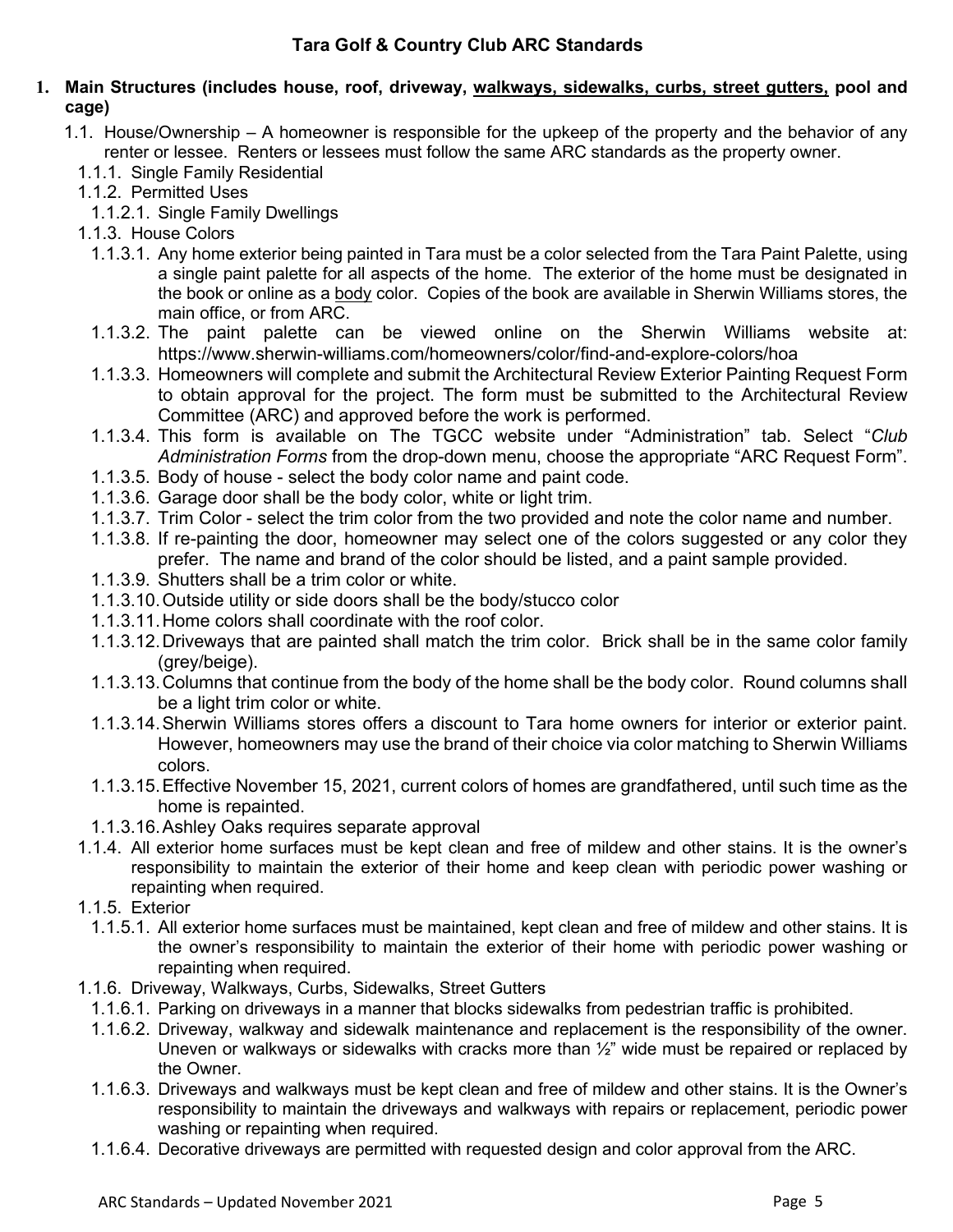- 1.1.6.5. Any reasonable color approved by the ARC. Colors will be considered based on existing color palette in the community.
- 1.1.6.6. Curbs, sidewalks and street gutters shall be kept in good condition, clean and free of debris. Painting of curbs, sidewalks and street gutters is not permitted.
- 1.1.6.7. House numbers may not be painted on curbs or gutters.
- 1.2. Accessory Structures
	- 1.2.1. Private garages must have overhead doors
	- 1.2.2. Two (2) car attached minimum
	- 1.2.3. Three (3) car attached maximum
	- 1.2.4. Remote electric automatic door opener is required.
	- 1.2.5. Garage doors shall be kept in a closed position when not in use for ingress and egress [\(TMA](https://barney.senearthco.com/senearthcoDocs/5681/governingDocuments/ho/Document1655665/TMA_Restated_Declaration_2603_2844.pdf)  [Declaration 14.16\)](https://barney.senearthco.com/senearthcoDocs/5681/governingDocuments/ho/Document1655665/TMA_Restated_Declaration_2603_2844.pdf)
	- 1.2.6. Carports and Tool Sheds. Carports and tool sheds are prohibited. Storage boxes (of any material or size) are prohibited in front or alongside of any house and, if behind the house, must be kept in a screened enclosure hidden from view. POD's must be approved by the ARC and are to be removed within three (3) days of the expiration of the approved period.
	- 1.2.7. Pods, Storage Bins and Remodeling Bins. Pods, storage bins and remodeling bins must be approved by the ARC and removed within three days of the expiration period. Pod placement should be up close to the garage so as not to block the view of oncoming traffic. If a longer period of time is needed than what was originally approved, ARC approval will be again needed and will be done so on an individual basis.
- 1.3. Private Swimming Pools, Spas and Lanai Enclosures
	- 1.3.1. May include an attached, or detached, separate spa.
	- 1.3.2. Must be in-the-ground pools.
	- 1.3.3. Must be approved by Manatee County with all required building permits obtained.
	- 1.3.4. Electric, above-ground spas are permitted, but must be maintained within the confines of an enclosure which is attached to the house. (See 1.3.5)
	- 1.3.5. Pool, Spa and Lanai Enclosures
		- 1.3.5.1. Lanai enclosures are to be substantially covered by a mansard roof design most commonly used in the community.
		- 1.3.5.2. Color bronze or white (no "raw" aluminum)
		- 1.3.5.3. Enclosures must be enclosed with screening except where connected to the home with no fabricated roofs of any kind.
		- 1.3.5.4. Lanai may only be screened.
		- 1.3.5.5. All screened enclosures, spas, pools, etc. must be installed to the back/rear of the home (traditional placement).
- 1.4. Roofs and Solar Panels
	- 1.4.1. All roofs must be maintained; kept clean and free of debris, mildew and other stains and debris. It is the owner's responsibility to maintain the exterior of the home.
	- 1.4.2. All roofs must be tile, metal (appearance of tile or shingle) or shingles. Certain neighborhood associations have additional roof requirements
		- 1.4.2.1. Single Family homes located on Stone River Road and Drewry's Bluff Road that are not part of an existing (still active) homeowners association with deed restriction containing architectural standards (not including Tara Master) or which are part of a condominium association, are required to have tile roofs or the appearance of tile.
	- 1.4.3. Roof color changes require ARC approval. (See 1.1.3.)
	- 1.4.4. Solar panels require ARC request and approval.
- 1.5. Replacement Structures, Additions or Changes to Existing Homes
	- 1.5.1. Replacement housing as a result of fire or natural disaster, must occupy the same footprint as the original house. Upward expansion of housing is limited to the height of surrounding buildings, cannot exceed two stories and must not deviate from similar designs. All housing within Tara must be stucco and built with similar look and architecture. Additions and changes to housing are required to follow the same rules.
	- 1.5.2. Changes to existing windows or exterior doors require ARC approval.
	- 1.5.3. Changes or additions to existing exterior gutters or downspouts require ARC approval.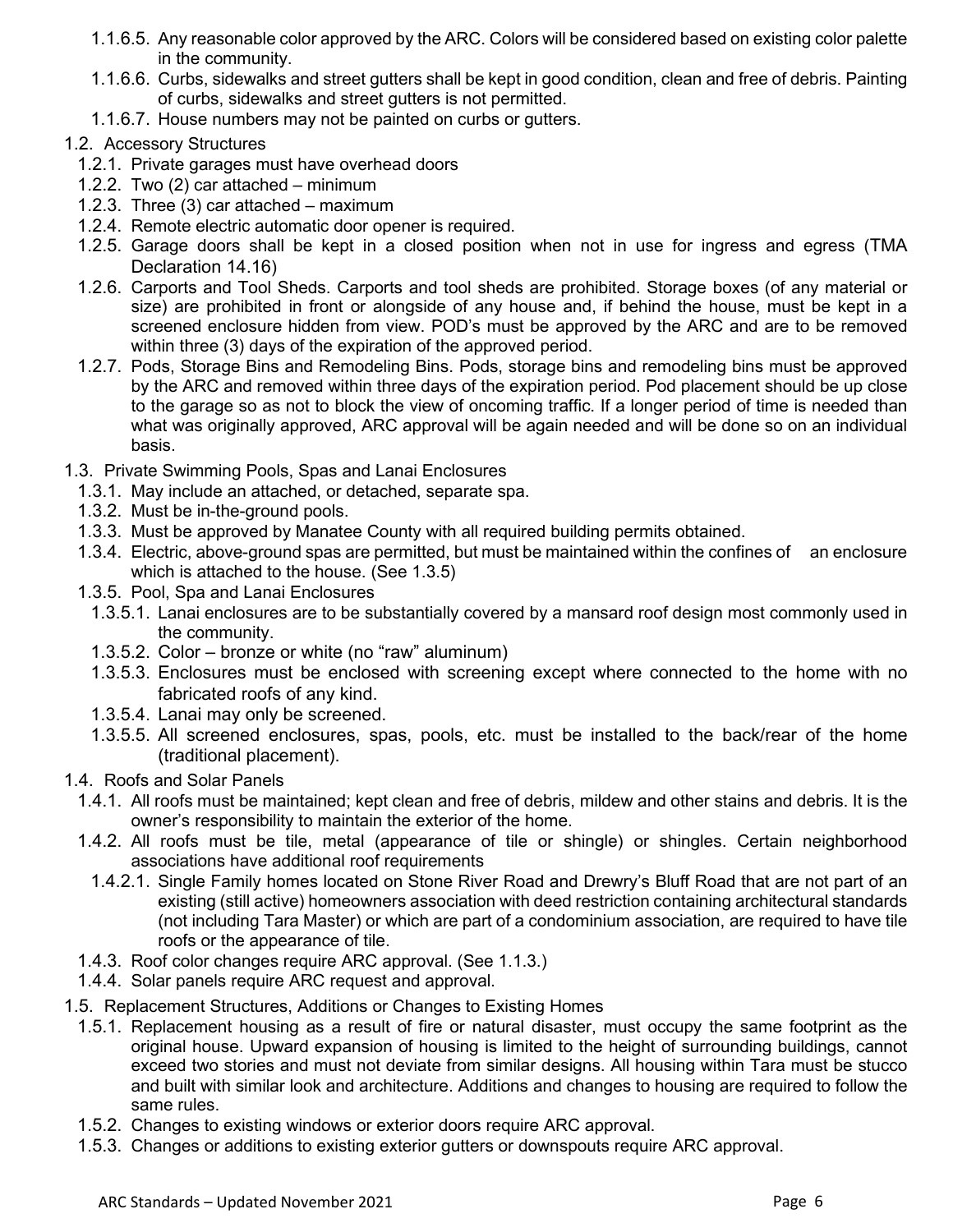- 1.5.4. French drains require ARC approval.
- 1.6. Antennas and Masts
	- 1.6.1. The Federal Communication Commission (FCC) implementing the Telecommunication Act of 1996, prohibited restrictions that hampered a consumer's use of television antennas, small satellite dishes and wireless cable antennas, as outlined in the Tara Master Association, Article 14.17. On November 14, 1998 the FCC amended the rule preserving property rights of single-family dwellings but restricting multi-type units due to common roofs and areas. Presidents and/or Board Members of multi-type living units where common roofs and grounds are involved in placement of satellite dishes and other over-the-air reception devices must notify the ARC before granting approval of such devices.
- 1.7. Condominium Associations
	- 1.7.1. Condominium association ARCs must contact the TGCC ARC when their decisions will affect the buildings, landscaping and other exteriors when such actions will change the external appearance of the condominiums. The requests are to be in writing using the form provided in Exhibit B of this Manual.
- 1.8. Hurricane Protection
	- 1.8.1. Storm Shutters may be installed on any home or condominium within Tara Golf and Country Club. All storm shutters must be approved by the TGCC ARC before installation and maintained in good condition after installation. Requests for installation of storm shutters will be considered in accordance with the following guidelines.
	- 1.8.2. Those who wish to use protection for the entire Storm/Hurricane Season (June 1 through November 30) shall be required to use CLEAR PANELS (Lexan or its equivalent) on the windows and doors which they wish to protect on the front and sides of the residence. **This will include both full time and seasonal residents**. **Residents** who can provide proof of purchase of another type of shutter prior to October 17, 2006 may use non-clear shutters, **excluding plywood**, for the entire Storm/Hurricane season. Storm shutters on the rear and only on the rear of the home or condominiums may be of other types of materials; **excluding plywood**. This **material** may include aluminum roll down or accordion-style shutters, fabric panels or other **previously-approved** material; provided that: (1) They are within a screened cage; and (2) They are under a roof that is a contiguous portion of the main roof (that portion of a lanai that is roof covered).
	- 1.8.3. Storm protection of any type may be used during the threat of a tropical storm or hurricane for a limited deployment time. Protection shall be deployed no sooner than seven (7) days prior to the locally predicted landfall of a tropical storm or hurricane, and must be removed no later than seven (7) days after said storm has passed.
	- 1.8.4. Standard penalties shall apply to owners not in compliance with the above policy.
- 1.9. Screen Doors
	- 1.9.1. Stationary screen/storm doors and/or enclosures are permitted with ARC approval. Retractable screen doors are permitted on the front door only with ARC approval of color and material. Garage doors with screens are not allowed/approved.
- 1.10.Ramps
	- 1.10.1. Any parcel owner may construct an access ramp if an occupant of the parcel has a medical necessity or disability that requires a ramp for ingress and egress under the following conditions:
	- 1.10.2. The ramp must be as unobtrusive as possible, be designed to blend in as aesthetically as is practical and be reasonably sized to fit the intended use.
	- 1.10.3. Plans for the ramp must be submitted in advance to the ARC. The ARC may make reasonable requests to modify the design to achieve aesthetic consistency with surrounding structures and surfaces.
	- 1.10.4. The owner may be required to submit to the ARC an affidavit from a physician attesting to the medical necessity or disability of the occupant requiring the access ramp. Certification per Florida Statute 320.0848 shall be sufficient to meet the affidavit requirement.

## **2. Out Structures (Includes Mailboxes, Flagpoles, Signs, Yard Decorations, etc.)**

- 2.1. Mailboxes
	- 2.1.1. Mailboxes shall be black or of a color approved by the Condominium Association, Neighborhood Association and the ARC (See Exhibit A). Mailboxes and mailbox posts are not the property of the U.S. Postal Service or the Association. They are solely the responsibility of the owners whose house number is on the mailbox. The red flag shall be maintained with original color and kept in good condition. The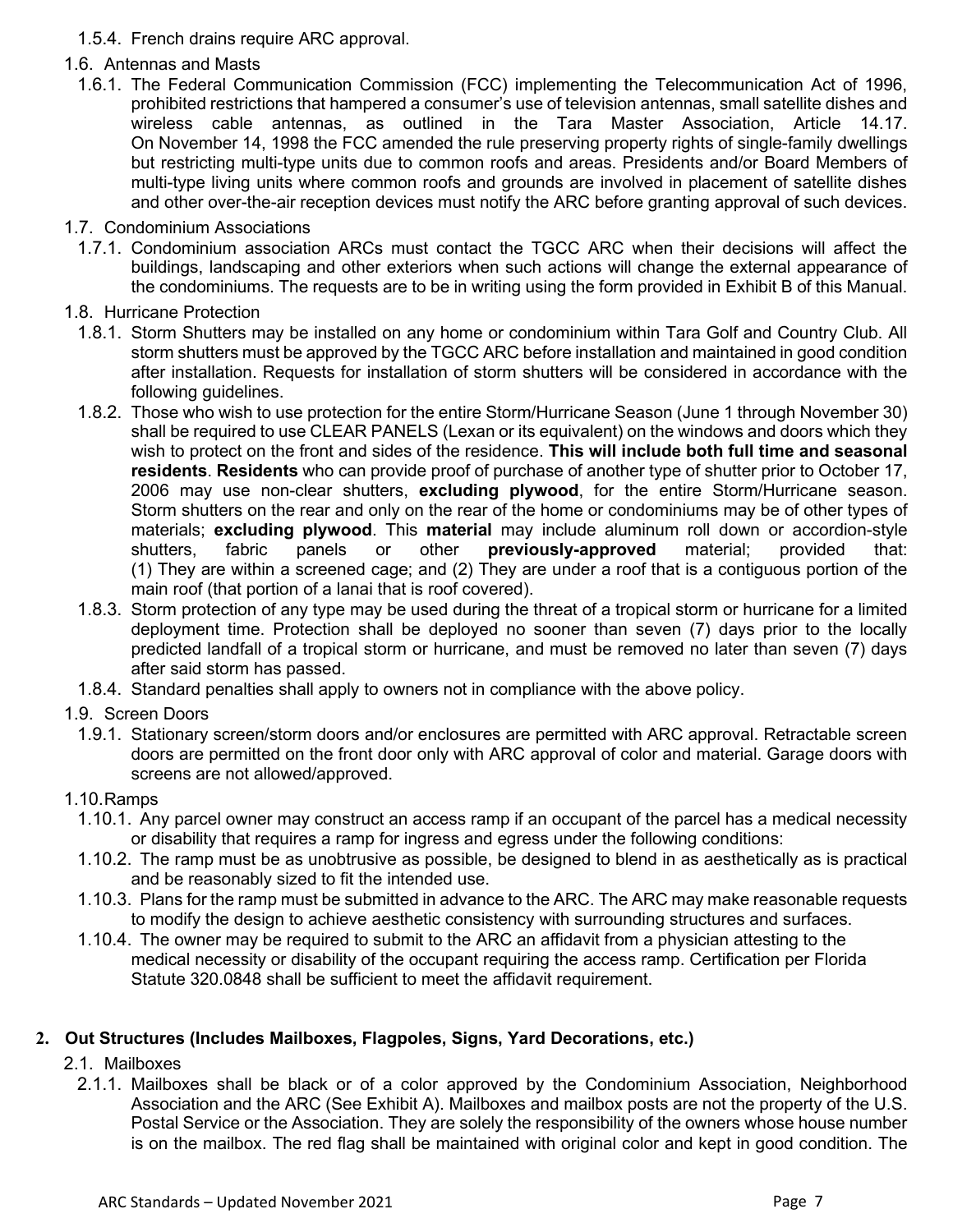mailbox must be kept free of mildew, mold and rust.

- 2.1.2. Mailbox posts shall be properly maintained. Posts and mailboxes having mildew or mold shall be washed to remove all mildew or mold. When a mailbox post is shared by two homeowners, the post shall be mutually maintained by both homeowners.
- 2.1.3. Replacement of mailboxes, refer to Exhibit A.
- 2.1.4. No artificial plants are permitted to be placed on or around mailbox or mailbox post.
- 2.2. Flagpoles and Flags
	- 2.2.1. Portable/Removeable Flags Any homeowner may display one portable, removable current official red, white and blue United States flag in accordance with public law 94-344 known as the Federal Flag code or official flag of the State of Florida, on a pole attached to home or stand-alone flag pole according to 2.2.3, plus one portable removable official flag, not larger than 4 ½ feet by 6 feet, and may additionally display one official flag of the United States Army, Navy, Air Force, Marines, Space Force, Coast Guard or POW-MIA flag, in accordance with Florida statutes regardless of any covenants, restrictions, bylaws, rule or requirements of the association. No approval is necessary if the flag is to be attached on a pole to the side of the home.
	- 2.2.2. Permissible Flags
		- 2.2.2.1. Holiday flags may be displayed for a maximum of seven (7) days before an/or after the date of specific occasion. Holidays are those set forth in Florida Statutes. The size of the flag may not exceed 18" X 24". The flag may be displayed by pole attached to the side of the house only. This does not include a temporary pole with the flag or banner in the yard.
		- 2.2.2.2. Sports flags/pennants may be displayed only on the day of the specific event. The size of the flag may not exceed 18" X 24". The flag may be displayed by an attached pole to the side of the house only. This does not include a temporary pole with the flag or banner in the yard.
	- 2.2.3. Stand Alone Flagpoles / Flags (*ARC Approval Required*)
		- 2.2.3.1. Any homeowner may erect a free-standing flagpole no more than 20 feet high on any portion of the homeowner's real property if the flagpole does not obstruct sightlines at intersections and is not erected within or upon an easement regardless of any covenants, restrictions, bylaws, rules, or requirements of the association. Stand-alone flagpoles must be standard aluminum, white or bronze in color.
		- 2.2.3.2. The homeowner may further display, regardless of any covenants, restrictions, bylaws, rules, or requirements of the association, current official red, white and blue United States flag in accordance with public law 94-344 known as the Federal Flag code, not larger than 4  $\frac{1}{2}$  feet by 6 feet plus may additionally display one official flag of the State of Florida or the United States Army, Navy, Air Force, Marine Corps, Coast Guard, Space Force or POW-MIA flag. Such additional flag must be equal in size or smaller than the United States flag as stated in Florida Statutes.
		- 2.2.3.3. No new stand-alone flagpole may have a cross bar, sometimes referred to as a yardarm.
		- 2.2.3.4. No flag other than the current official red, white and blue United States Flag may fly from any standalone flagpole (See 2.2.3).
		- 2.2.3.5. No house may have more than one (1) stand-alone flagpole.
		- 2.2.3.6. Stand-alone flagpoles must be white, bronze or standard aluminum.
- 2.3. Fences
	- 2.3.1. No new fences are permitted without ARC approval. (TGCC Déclaration Section 7, Article 11, Section 11.05)
- 2.4. Yard Decorations
	- 2.4.1. Permanent yard decorations (not seasonable or holiday decor) shall not exceed five (5) items, without specific ARC approval and may only be placed in existing planting beds.

## 2.5. Signs

- 2.5.1. "For Sale, Open House, For Rent or For Lease" Signs
	- 2.5.1.1. Only a small portable-style sign is permitted. The size shall not exceed 18" x 24" and be no more than three (3) feet in height.
	- 2.5.1.2. Signs must be placed at least ten (10) feet from the curb.
	- 2.5.1.3. A maximum of two (2) signs may be displayed on each property. One (1) sign in front of the house and one (1) sign in the back of the house may be permitted.
	- 2.5.1.4. Properties being sold "*By Owner*" must use the "*Approved*" portable sign for single and multifamily homes. The size shall not exceed 18" x 24" and be no more than 3 feet in height and must be placed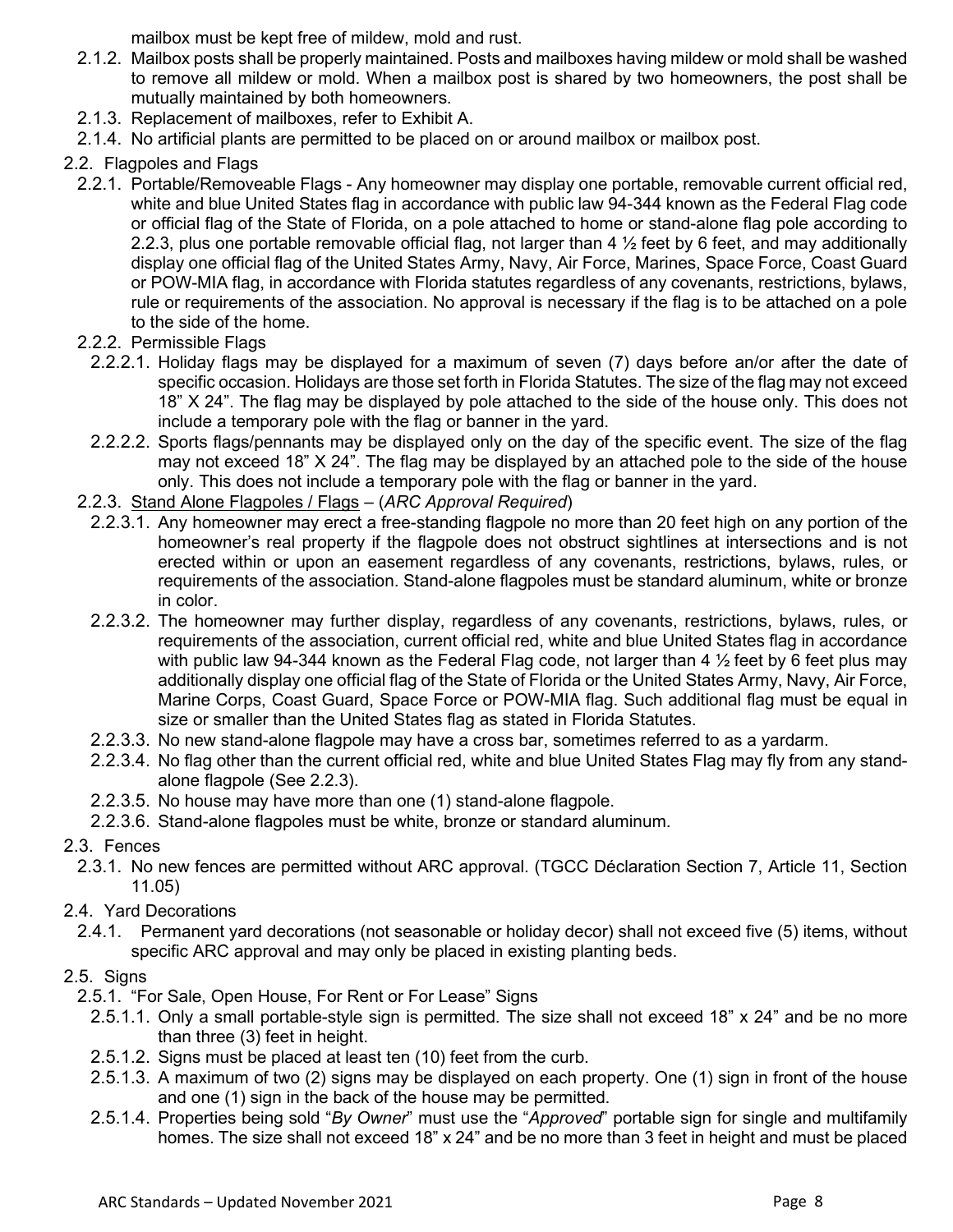at least ten (10) feet from the curb.

- 2.5.1.5. An "*Open House*" sign shall not exceed 18" x 24" and be no more than three (3) feet in height may be displayed on the day of the open house only and not on the property of other members. Signs must comply with Manatee County ordinances.
- 2.5.1.6. "*For Rent*" or "*For Lease*" signs are not permitted on the property. Rentals may however be listed on bulletin boards in locker rooms and posted on the Tara website Real Estate portal.
- 2.5.2. Election Signs, Flags and Banners
	- 2.5.2.1. Only one (1) election sign, flag or banner per residence is permitted.
	- 2.5.2.2. A sign is not to exceed 18" x 24", and no more than three (3) feet in height.
	- 2.5.2.3. A sign must comply with Manatee County ordinances.
	- 2.5.2.4. A sign will be permitted to be displayed beginning thirty (30) days before the election and must be removed within five (5) days after the election.
- 2.5.3. Miscellaneous Signs
	- 2.5.3.1. Garage/Estate sale signs are permitted. (See Section 4.3 ARSM for standards)
	- 2.5.3.2. Commercial signage is prohibited.
	- 2.5.3.3. Contractor, Security Service Signs An owner may display a sign of reasonable size (not to exceed 12"x12") provided by a contractor for security services within a planting bed within ten (10) feet of any entrance to the home.
- 2.6. Play Equipment, Barbeque Grills, Yard Furniture and Yard Maintenance Equipment
	- 2.6.1. Play equipment (jungle gyms, swing sets and similar equipment) and yard maintenance equipment (mowers, wheelbarrows, etc.) are not to be visible from the front of or placed on the side of any home.
	- 2.6.2. Basketball hoops are permitted with ARC approval. They must be free standing and placed on the owner's property. See TMA ARC Standards.
	- 2.6.3. Play equipment (excluding basketball hoops) located in the back of any house must be within the confines of a screened enclosure that follows all rules as described in Section 1.3. Barbeque grills may only be used and stored in the back of a home or within a screened enclosure, if the homeowner so prefers. Barbeque grills may be stored on the side of a house if not generally visible and stored within the air conditioner enclosure.
	- 2.6.4. Yard furniture such as chairs, benches, swings or any similar items shall require ARC approval. A description of any such items such as color, number of items and location where each item will be placed on the property shall be attached to the request submitted for approval. Furniture shall be maintained in good condition, including cleaning, painting and repairing. If any such item is to be moved or painted a different color than the current color, a request for approval is necessary.

## 2.7. Generators

- 2.7.1. Manatee County and ARC approvals are required for the installation of all generators. As part of the approval process, a proposed landscape plan must be submitted to and approved by the ARC. Owners must shield the generator from public view.
- 2.8. Awnings and Exterior Decorative Shutters
	- 2.8.1. Awnings and Exterior Decorative Shutters are permitted with ARC approval and must be compatible with the colors of the house.
- 2.9. Lawn Light Poles
	- 2.9.1. Installation or replacement of light poles requires ARC approval. Poles and fixtures shall be kept in good repair.

## **3. Landscaping (includes lawns, living plant material, etc.)**

## 3.1. Lawns and Irrigation

- 3.1.1. Lawns are to be mowed, weeded and trimmed so as to maintain a neat, well-kept appearance. Areas browning due to lack of feeding or water must be attended to by the owner. Lawn areas browning due to infestation must be repaired or replaced at owner's expense.
- 3.1.2. Front lawns must be of natural grass unless approved by ARC.
- 3.1.3. Artificial plantings of any kind are prohibited from being displayed in landscape beds, pots or trees on the lot.
- 3.2. Living Plant Material, Mulch and Compost Material
	- 3.2.1. Bushes, other living plant material and trees are to be trimmed, neat in appearance and shall not infringe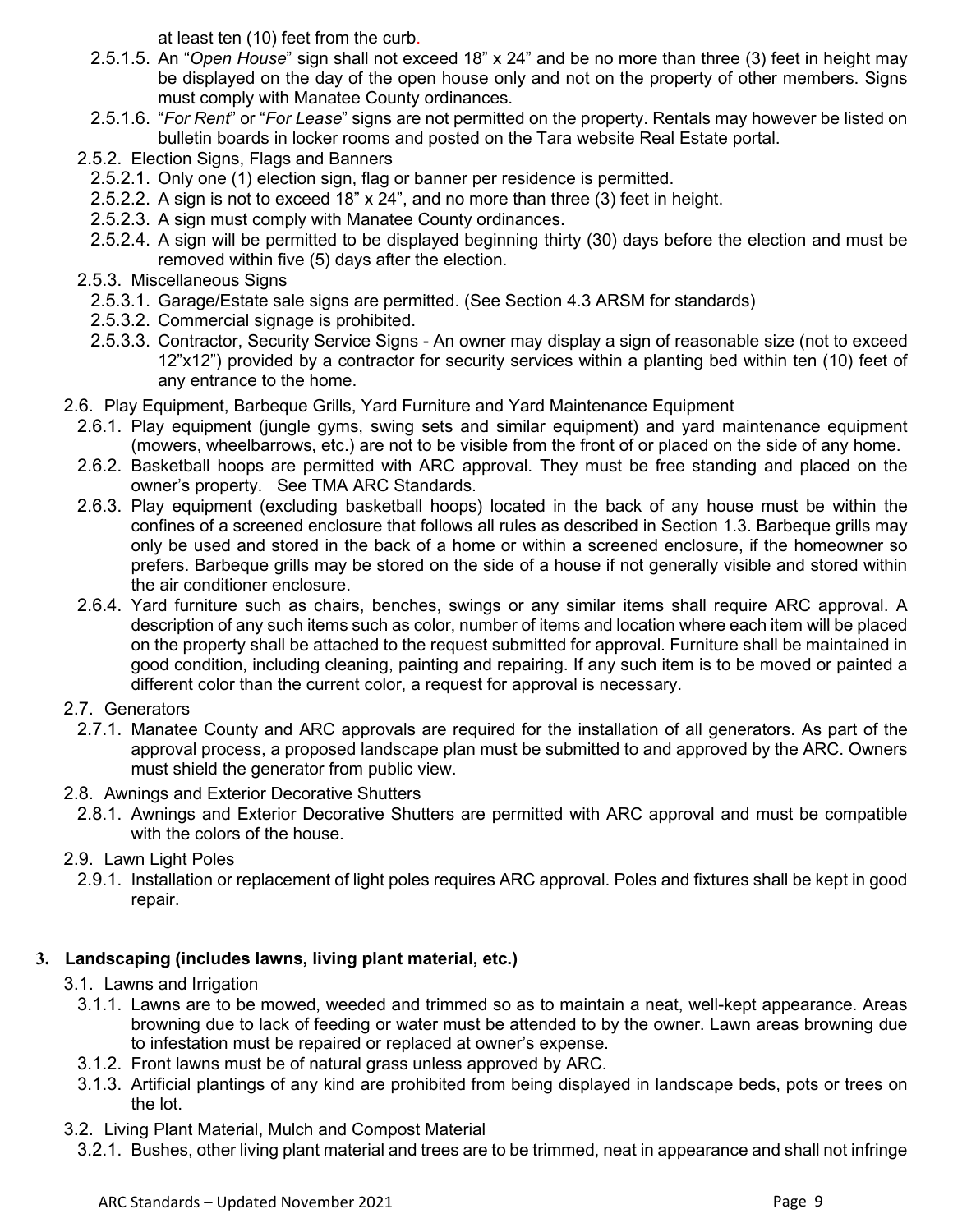on a neighbor's land, common property or public streets. Mulched areas should be neat in appearance.

- 3.2.2. Above-ground rain barrels/water collection devices are permitted with ARC approval.
- 3.2.3. Compost must be kept in bins and bins are not to be visible from the front of or on the side of any home.

### 3.3. Landscape Plans

- 3.3.1. Landscape plans that deviate from the original design and footprint must be submitted to the ARC for approval.
- 3.3.2. Plant material may not obstruct the view of vehicular traffic or traffic signs.
- 3.4. Trees
	- 3.4.1. ARC approval is required when making alterations to landscape. Changes must follow current Manatee County ordinances and requirements for planting, removing and replacing trees. Manatee County ordinances and requirements can be found on the Manatee County website at: https://www.mymanatee.org/departments/building development services/environmental revie w/tree\_removal\_authorization \_\_\_permits/residential\_tree\_removal
	- 3.4.2. By Manatee County ordinance, no trees may be planted between the street and any sidewalk. Owners are discouraged from planting within six (6) feet of the road way to assure utility access to the easement area.

#### 3.5. Lighting

- 3.5.1. Landscape and security lighting are permitted with ARC approval. Lighting may not create a public nuisance for neighboring properties.
- 3.5.2. Florida Friendly Landscaping as provided for in Florida Statutes is permitted.

## **4. Miscellaneous**

### 4.1. Parking

- 4.1.1. There is no overnight parking of commercial vehicles permitted except within a closed garage. Any vehicles that are licensed as "commercial vehicles" or insured as a "commercial vehicle" will be deemed to be a commercial vehicle.
- 4.1.2. There is no parking of recreational vehicles of any kind, including but not necessarily limited to campers, vans, watercraft, trailers, and motor coaches, etc. in driveways or on public streets except for loading or unloading and in no case for more than forty-eight (48) hours.
- 4.1.3. Parked Vehicles No trucks, boats, or commercial vehicles of any type shall be kept or parked on the Common Area or on lots, it being intended the only vehicle permitted to be kept will be customary private passenger vehicles and vans. Trucks shall include body types such as vans and sports utility vehicles which do not have a back-passenger seat and are used primarily for the commercial transport of goods and service. Pickup trucks used for personal transportation purposes only, and not for commercial use, may park on the lot's driveway or on the Common Area. Motor bikes, mopeds and motorcycles may be kept, provided the same are parked in the garage. Pickup trucks with contents in the bed which can be seen above the sidewalls of the bed may not be parked in the driveway or on a public street.
- 4.1.3.1. 4.1.3.1 Only private passenger automobiles and vans may be parked in the parking areas, provided these (a) DO NOT EXCEED THE SIZE OF THE PARKING SPACE and (b) do not obstruct the use of the driveway. Vans and certain "sports utility vehicles" with less than one-half (1/2) ton rated weight carrying capacity which is used solely as a private passenger vehicle and not a "commercial vehicle" as the term is defined elsewhere in this rule. The rule is intended to specifically permit the parking of passenger and like vans, such as Dodge Caravan, Plymouth Voyager, Chevrolet Astro, Ford Aerostar, and all other vehicles of similar design and which are within 5% of the height, width, and length of such vehicles. The term "sports utility vehicles" is specifically intended to include such vehicles as Ford Explorer, Jeep Cherokee or Grand Cherokee and Dodge Durango, and all other vehicles of similar design which are 5% of the height, width and length of such vehicles which are not used for commercial purposes. VANS, TRUCKS, AND OTHER SPORTS UTILITY VEHICLES NOT CONTEMPLATED BY THIS SECTION ARE PROHIBITED.
- 4.1.4. There is to be no parking on the grass at any time unless approved by the ARC.
- 4.2. Garbage & Recycling
	- 4.2.1. Curbside garbage and recycling pickup must be in approved covered containers or heavy-duty trash bags and must be placed no earlier than the evening preceding scheduled pickup. Garbage receptacles must be removed from curbside and properly stored out of public view; i.e., inside garage, etc., no later than midnight the day of garbage pickup.
- 4.3. Garage/Estate Sales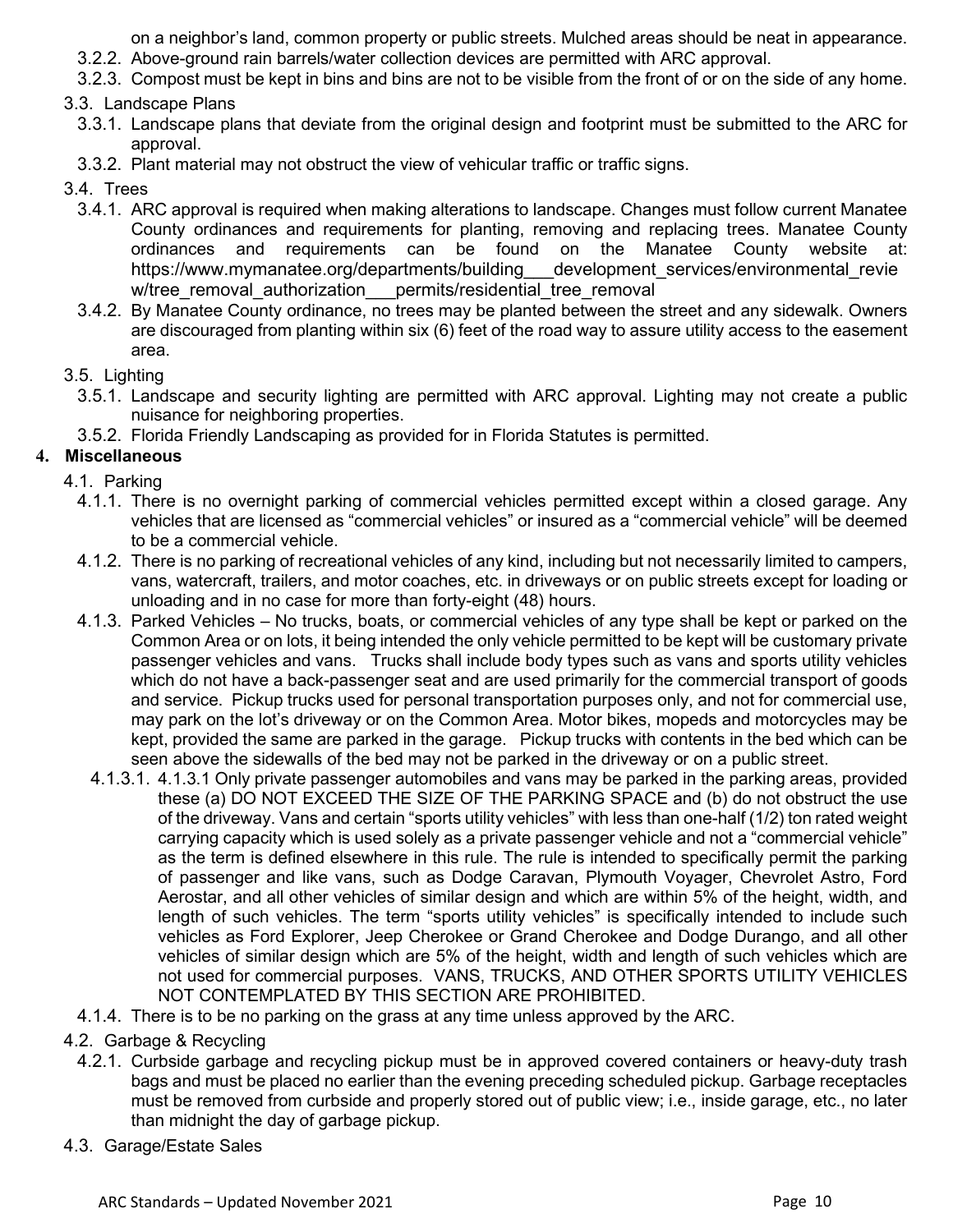- 4.3.1. Approval by the ARC is required.
- 4.3.2. Only two (2) Garage/Estate sales per residence are permitted within twelve (12) consecutive months.
- 4.3.3. All items for sale or used in the garage/estate sale must remain in the garage and/or driveway. The sale shall not block access to the sidewalk or interfere with a neighbor's privacy or be a nuisance.
- 4.3.4. Garage/Estate sale signage is only permitted on the day of the sale. Only one (1) directional Garage/Estate sign is permitted at intersecting streets may displayed only on the date of the sale, no larger than 18"x 24", and may not exceed three (3) feet in height.

#### 4.4. Pets

- 4.4.1. Domestic pets (cats, dogs, etc.) are to be under the control of their owner and on a leash at all times. Pets within invisible fences are considered under control of the owner.
- 4.4.2. Manatee County Ordinance requires pet owners to remove feces deposited by their animal from any public property or the private property of another homeowner or common area property of the Association.
- 4.4.3. Feeding of feral cats is discouraged. If you feed feral cats, you are considered the owner of those cats and will be responsible for them.
- 4.4.4. The complete Manatee County Animal Ordinance can be found on the Manatee County website at [https://www.mymanatee.org/departments/publicsafety/animalservices/manateecountyanimalordin](https://www.mymanatee.org/departments/publicsafety/animalservices/manateecountyanimalordinance) [ance](https://www.mymanatee.org/departments/publicsafety/animalservices/manateecountyanimalordinance)
- 4.4.5. Dog runs, enclosures, houses, etc. are not permitted on the exterior of any property.

## 4.5. Painting of Fire Hydrants

- 4.5.1. The painting of fire hydrants is prohibited, except as directed by Manatee County or Fire Department.
- 4.6. Holiday Lighting and Seasonal Decorations
	- 4.6.1. Holiday lighting and seasonal decorations may be placed no more than 30 days prior and must be removed no more than ten (10) days after that holiday.

### 4.7. Clotheslines

- 4.7.1. Clotheslines or other drying apparatus shall be permitted with ARC approval.
- 4.8. Window Treatments
	- 4.8.1. Non-traditional window coverings (bed sheets, newspapers, etc.) that are visible from the exterior of the home are not permitted.
- 4.9. Noxious Activities
	- 4.9.1. No noxious or offensive activity shall be carried upon or within any lot, parcel, sub-association property or building. Nor shall anything be done or placed thereon which may be or become a nuisance or cause unreasonable embarrassment, disturbance or annoyance to any member or unreasonable interference with the enjoyment of any member's lot, parcel, home, the common property or any sub-association property.
	- 4.9.2. Refuse and unsightly objects or items shall not be permitted to accumulate on or adjacent to an owner's property. See also TMA Declaration, Sec. 14.09, for limitations on unsightly items.
	- 4.9.3. No outdoor burning is permitted.

## **5. Ponds and Water Bodies - Guidelines for Recreational Use**

- 5.1. All ponds and water bodies including the land around these bodies of water (common ground) are owned by the Tara Golf & Country Club. These bodies of water and Tara Golf & Country Club-owned perimeter land is accessible exclusively to Tara Golf & Country Club homeowners/residents (residents being sublessors when membership rights are transferred by the property owner according to Tara Golf & Country Club Rules & Regulations).
- 5.2. These Tara Golf & Country Club-owned common areas may not be approached by crossing over or walking between homeowner's private property (IE: houses and/or multi-family units) unless prior permission is granted by the current homeowners/residents or multi-family association. These areas must be approached via common grounds areas only, not through private property. **PERMITTED**
- 5.3. Fishing is permitted from the pond shorelines and the common areas directly behind all dwellings only between the hours of 9 a.m. and sunset.
- 5.4. All fishing rules and regulations set by governing state agencies apply, such as the requirement of fishing licenses.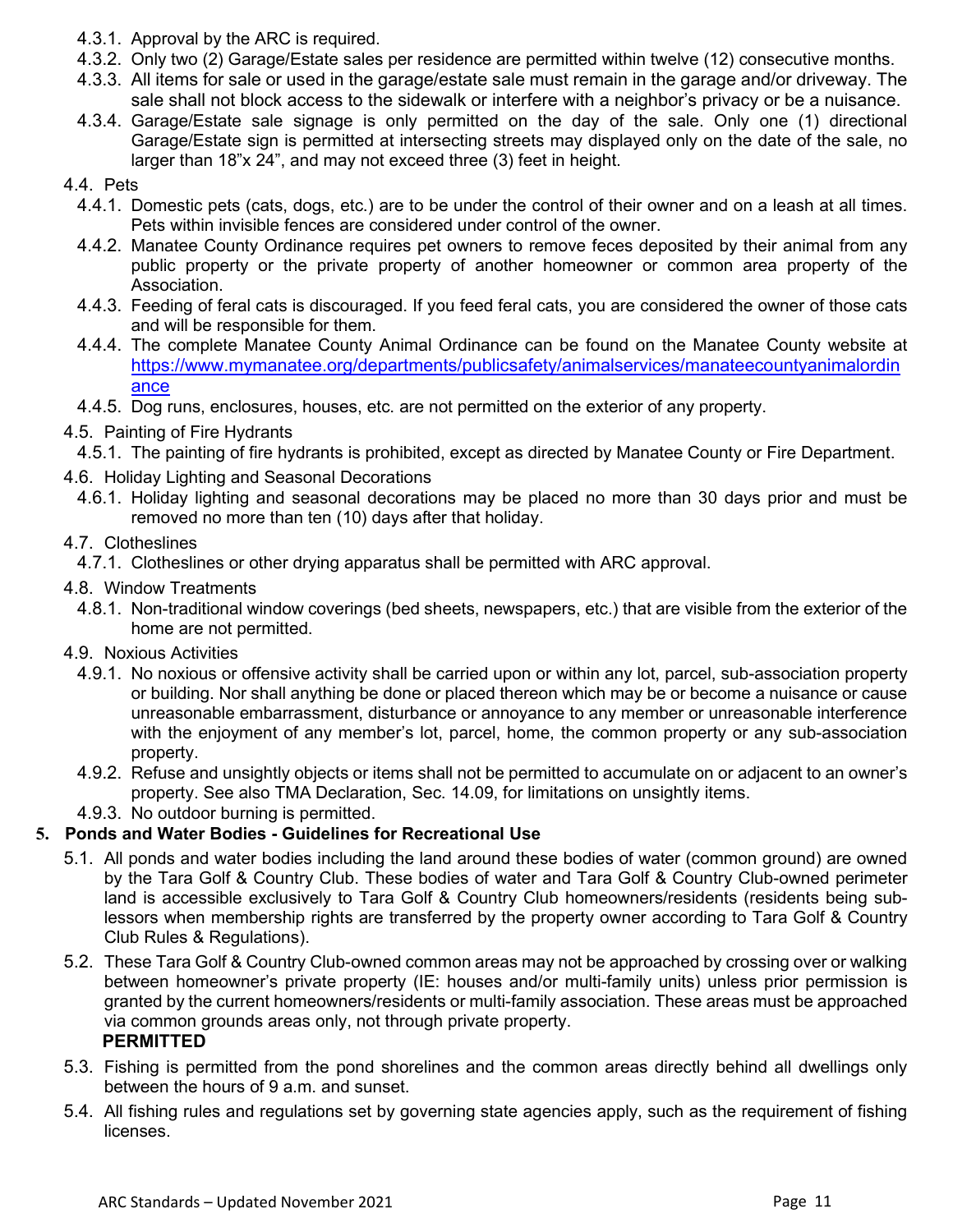- 5.5. Areas located behind places of residence must be approached from common areas exclusively. Locations may not be approached by crossing over private property located at the sides of, and or between dwellings, unless prior permission is granted by the current homeowners/residents.
- 5.6. The use of live fish or live aquatic species of any kind as bait is prohibited.
- 5.7. All fishes caught from bodies of water within Tara Golf & Country Club are "*catch and release*".
- 5.8. Guests that are fishing must be accompanied by the Owner/Member or approved resident who has been granted rights by the homeowners/residents.
- 5.9. Parental/adult supervision of minor children is required in person.
- 5.10.Homeowners/Residents are responsible for their guest's compliance with all rules.
- 5.11.The requirement for a fishing license and all fishing rules and regulations set by the governing state agencies applies including Florida Fish and Wildlife.
- 5.12.Participants in the above listed activities do so at their own risk. Participants are reminded that there are alligators/poisonous snakes present in/on the common areas, lakes and ponds, and are reminded to exercise extreme caution.

## **NOT PERMITTED – STRICTLY ENFORCED**

- 5.13.Use of cast nets.
- 5.14.Using waders, hip boots, flotation devices, boats or watercrafts.
- 5.15.Remote controlled electric powered/sail model boats.
- 5.16.Crossing over private property to approach ponds/fishing areas unless prior permission is granted by the current homeowners/residents.
- 5.17.Use of live fish or live aquatic species of any kind as bait.
- 5.18.Boating except for the purposes of management-authorized pond maintenance providers.
- 5.19.Recreational activities in the wetlands.
- 5.20.Swimming/bathing in the ponds and water bodies.
- **6. Self Help Refer to Article 10 Amended and Restated Master Declaration of Covenants, Conditions, Restrictions and Easements for Tara.**

#### **7. Job Aid and Submittal Process**

- 7.1. Job Aid This aid provides standardized quick instructions and assistance in considering what measures you as an owner in Tara must take to ensure compliance with the community documents and these ARC Standards. Please read the rules and limitations associated with the specific work or change you wish to make to your home. The Index found in the front of this Manual is designed to help you find the specific area.
- 7.2. Submittal Process If you are making any change to your property that is specific to:
	- Additions, pools, decks, screen areas, roofs, or ramps
	- Exterior painting, including color for new finishes
	- Driveway resurfacing, including finish and colors
	- Equipment enclosures for HVAC and pool pumps
	- Re-landscaping
	- Mailbox repairs/replacements, flag poles, hurricane protection devices, antennas, satellite dishes, etc.
	- Tree removal
	- Garage Sales
	- Permanent generators
	- Other (special requests, deviations, etc.)

Any item requiring approval from the ARC must be approved by the primary neighborhood, homeowners or condominium association prior to submitting to the ARC Committee for approval. You must complete the appropriate ARC REQUEST FORM. See Exhibit B and C of this manual – **"**Architectural Review Request Form" and submit it along with any plans to:

Tara Golf & Country Club – Attn: ARC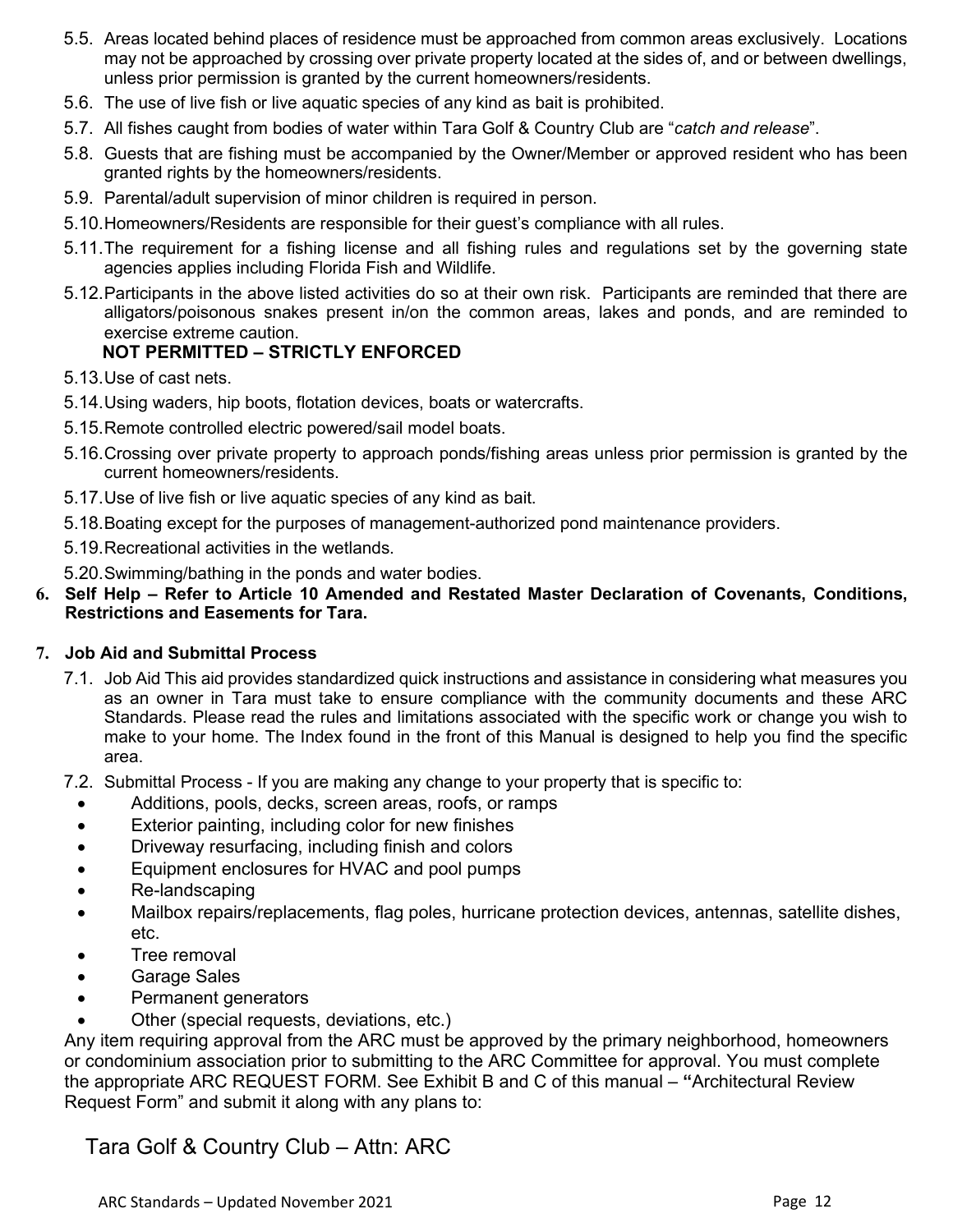6602 Drewry's Bluff Bradenton, FL 34203

## **EXHIBITS:**

**Exhibit A – ARC Mailboxes Exhibit**

**Exhibit B –Request For Architectural Review Form**

**Exhibit C - Architectural Review Exterior Painting Form**

**Exhibit D – ARC Homeowner Request Appeal Form**

**Exhibit E – ARC Violations and Fines**

**Exhibit F – ARC Compliance Response Form** 

**Exhibit G – ARC Homeowner Violation Appeal Form**

**Exhibit H – ARC Agreement To Mediate Form**

**Exhibit I – Statutes and Links**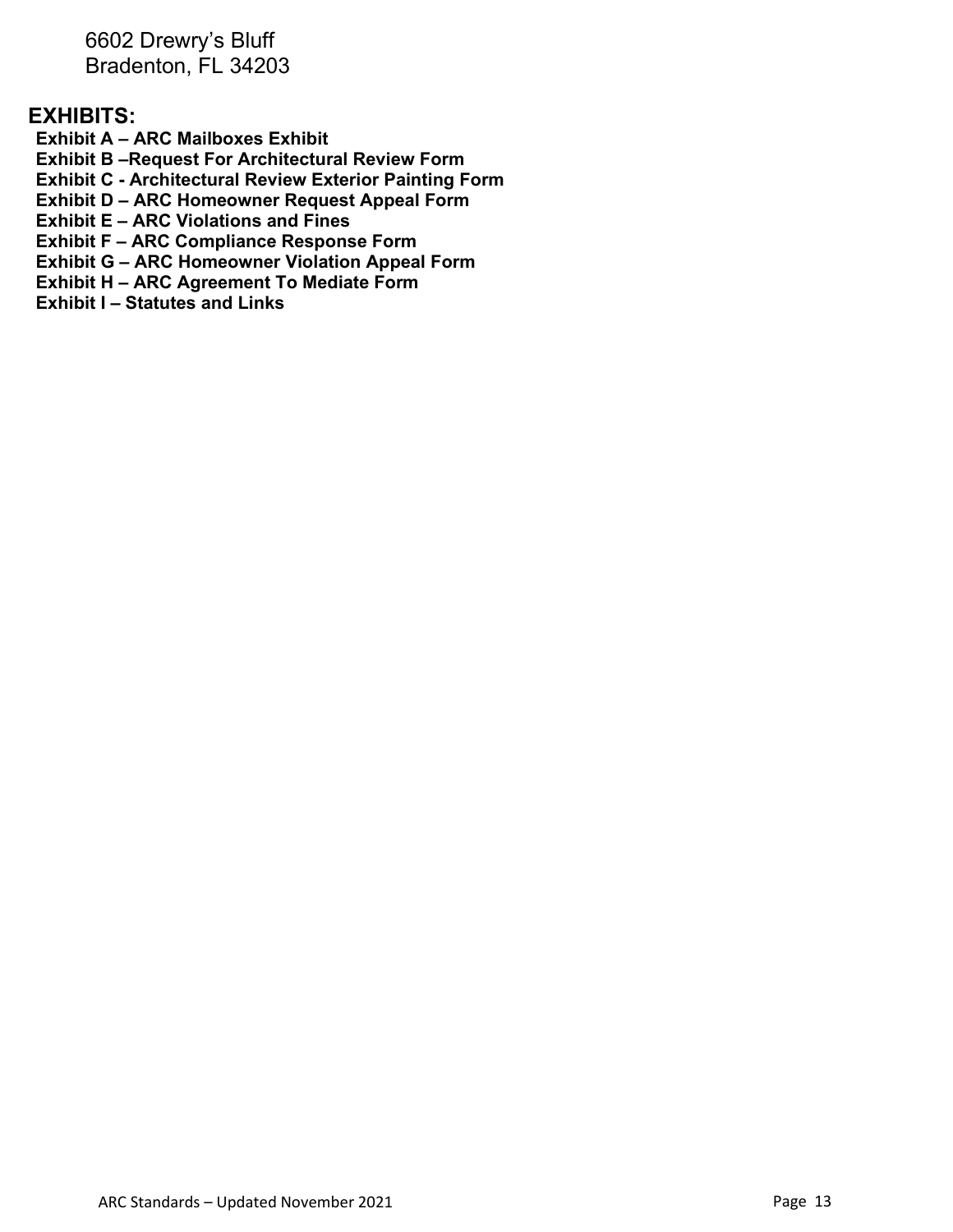

## **EXHIBIT A**

## **Tara Golf & Country Club ARC MAILBOX STANDARDS**

Condominiums and Villas – the mailbox design and the related maintenance obligations are coordinated by the condominium or neighborhood associations.

Free-standing Homes – the mailbox and the related maintenance obligations are coordinated by the neighborhood associations and the Tara Golf & Country Club ARC.

The community desires to have a relatively harmonious mailbox program that is uniform in appearance. See the approved mailbox and post below.

Mailboxes and posts will be purchased from and installed by the Club per the U. S. Postal regulations. Mailbox posts and flags should be maintained regularly to assure a like-new appearance. Replacement flags are available from Mailboxes.com, Model #4816.

Mailboxes shall comply with any Federal, State or local laws or guidelines.



Tara Golf & Country Club- Architectural Review Committee (TGCC-ARC)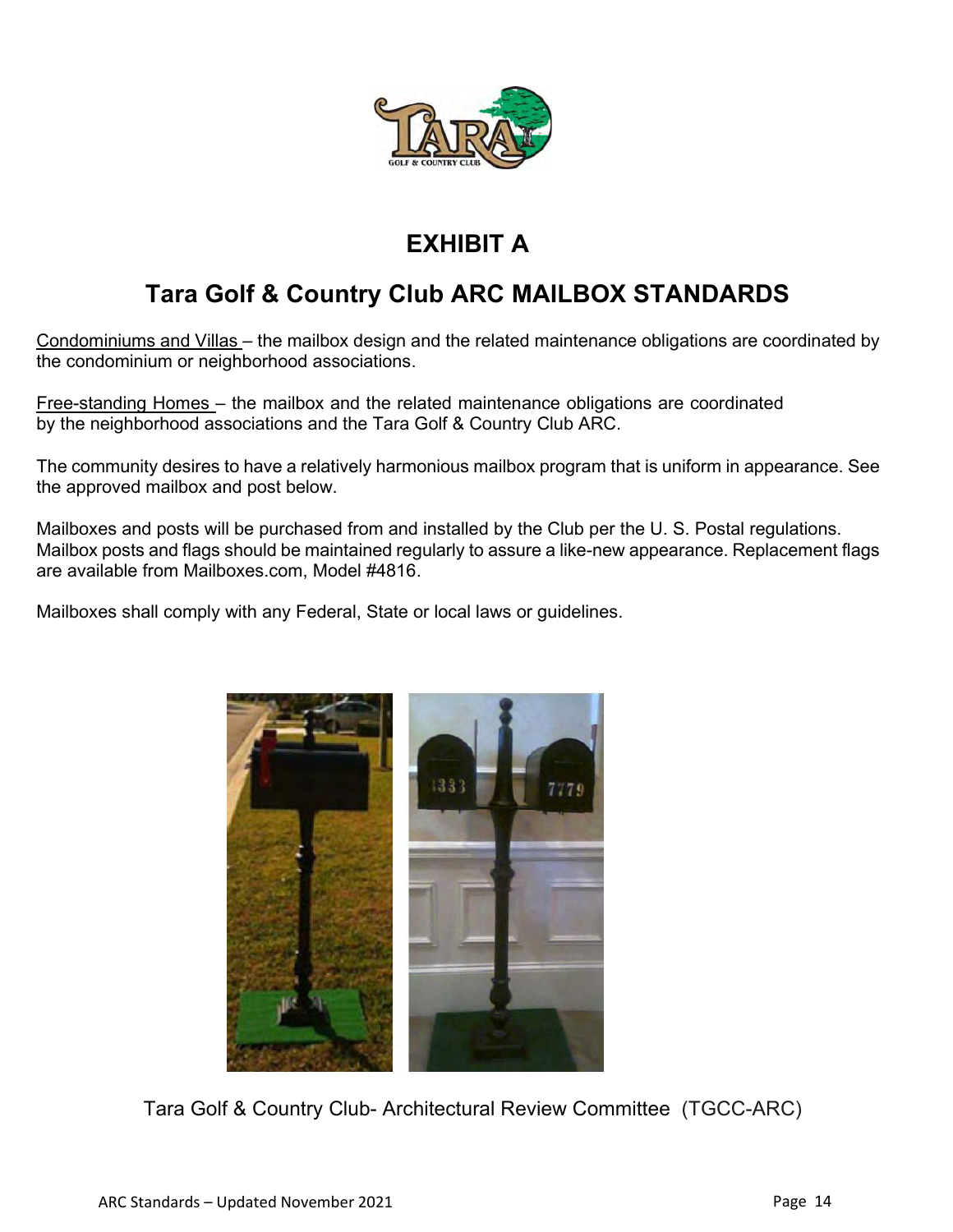## **EXHIBIT B**

| <b>REQUESTED BY:</b>                                                                                                                                                                                                                 |                                                                                                                                                                                                                                                            |                              |                                                                                                                                                                                                                                |
|--------------------------------------------------------------------------------------------------------------------------------------------------------------------------------------------------------------------------------------|------------------------------------------------------------------------------------------------------------------------------------------------------------------------------------------------------------------------------------------------------------|------------------------------|--------------------------------------------------------------------------------------------------------------------------------------------------------------------------------------------------------------------------------|
| NAME: PRIMARY HOA                                                                                                                                                                                                                    |                                                                                                                                                                                                                                                            |                              |                                                                                                                                                                                                                                |
| ADDRESS: Unit # Unit #                                                                                                                                                                                                               |                                                                                                                                                                                                                                                            |                              |                                                                                                                                                                                                                                |
|                                                                                                                                                                                                                                      | EMAIL:                                                                                                                                                                                                                                                     |                              |                                                                                                                                                                                                                                |
| DESCRIPTION OF CHANGE REQUESTED - Submit additional pages if necessary                                                                                                                                                               |                                                                                                                                                                                                                                                            |                              |                                                                                                                                                                                                                                |
| ATTACHMENTS: (Attach site plan, building plans, design, material specifications, colors, and detailed explanation.)                                                                                                                  |                                                                                                                                                                                                                                                            |                              |                                                                                                                                                                                                                                |
| CURRENT & PROPOSED<br>COLORS/PATTERNS OF MATERIAL                                                                                                                                                                                    | <b>D</b> FLOOR PLAN                                                                                                                                                                                                                                        |                              | SITE PLAN (Applicable setbacks, dimensions from<br>property lines to proposed structures.)                                                                                                                                     |
| <b>D</b> PROPOSED PAINTINGS                                                                                                                                                                                                          | <b>DEXTERIOR ELEVATIONS</b>                                                                                                                                                                                                                                | OPHOTOGRAPHS                 |                                                                                                                                                                                                                                |
| MATERIAL SPECS (sample or photo)                                                                                                                                                                                                     | <b>D</b> BUILDING PLANS                                                                                                                                                                                                                                    | <b>ODETAILED EXPLANATION</b> |                                                                                                                                                                                                                                |
| CHANGE REQUESTED: To allow the ARC committee to make an informed decision, check all that apply:<br><b>MODIFICATION/ ADDITIONS</b>                                                                                                   |                                                                                                                                                                                                                                                            |                              |                                                                                                                                                                                                                                |
| <b>D ROOF: REPLACE ASHPHALT</b>                                                                                                                                                                                                      | EXISTING COLOR: EXISTING                                                                                                                                                                                                                                   |                              | NEW COLOR: NEW COLOR:                                                                                                                                                                                                          |
| <b>I ROOF: REPLACE CEMENT TILE</b>                                                                                                                                                                                                   | EXISTING COLOR: The contract of the color of the color of the color of the color of the color of the color                                                                                                                                                 |                              | NEW COLOR: __________________                                                                                                                                                                                                  |
| <b>ROOF: PAINT/SEAL</b>                                                                                                                                                                                                              | EXISTING COLOR: Particular and Particular and Particular and                                                                                                                                                                                               |                              | NEW COLOR: _______________                                                                                                                                                                                                     |
| <b>EL ALUMINUM CAGE</b>                                                                                                                                                                                                              | EXISTING COLOR: <b>EXISTING</b>                                                                                                                                                                                                                            |                              | NEW COLOR: _______________                                                                                                                                                                                                     |
| <b>D HURRICANE SHUTTERS</b>                                                                                                                                                                                                          | EXISTING COLOR: The COLOR COLOR COLOR                                                                                                                                                                                                                      |                              | NEW COLOR: NEW COLOR                                                                                                                                                                                                           |
| <b>DRIVEWAY - PAVERS</b>                                                                                                                                                                                                             | EXISTING COLOR: And All Andrews And All Andrews And All Andrews And All Andrews And All Andrews And A                                                                                                                                                      |                              | NEW COLOR: WE ARE A STOLEN.                                                                                                                                                                                                    |
| DRIVEWAY - CEMENT                                                                                                                                                                                                                    | EXISTING COLOR: EXISTING                                                                                                                                                                                                                                   |                              |                                                                                                                                                                                                                                |
| D DRIVEWAY - PAINT                                                                                                                                                                                                                   | EXISTING COLOR: And All Andrews                                                                                                                                                                                                                            |                              | NEW COLOR: WE ARREST MADE                                                                                                                                                                                                      |
| <b>C GARAGE SALE</b>                                                                                                                                                                                                                 | START DATE: A CONTROLL CONTROLL CONTROLLER CONTROLLER CONTROLLER CONTROLLER CONTROLLER CONTROLLER CONTROLLER CONTROLLER CONTROLLER CONTROLLER CONTROLLER CONTROLLER CONTROLLER CONTROLLER CONTROLLER CONTROLLER CONTROLLER CON                             |                              | END DATE: A PARTICULAR CONTROL CONTROL                                                                                                                                                                                         |
| <b>LANDSCAPE</b>                                                                                                                                                                                                                     | <b>D PATIO/LANAI</b>                                                                                                                                                                                                                                       |                              | <b>O MISCELLANEOUS</b>                                                                                                                                                                                                         |
| A written reply will be given upon completion of action by Tara Golf & Country Club Architectural Review Committee.<br>All requests must be approved by appropriate HOA, written approval should accompany request.                  | The Architectural Review Committee has 30 days to review all properly submitted plans.<br>Approval is subject to Owner obtaining necessary permits from governmental agencies.<br>Please note: commercial signs are prohibited unless work is in progress. |                              |                                                                                                                                                                                                                                |
|                                                                                                                                                                                                                                      |                                                                                                                                                                                                                                                            |                              | Date: the contract of the contract of the contract of the contract of the contract of the contract of the contract of the contract of the contract of the contract of the contract of the contract of the contract of the cont |
| Primary HOA Approval Signature <b>All and Server Account Contract Contract Contract Contract Contract Contract Co</b>                                                                                                                |                                                                                                                                                                                                                                                            |                              | Date: the contract of the contract of the contract of the contract of the contract of the contract of the contract of the contract of the contract of the contract of the contract of the contract of the contract of the cont |
| Submit Request to: Tara Golf & Country Club, Attn: TGCC-ARC, 6602 Drewry's Bluff, Bradenton, FL 34203 . Fax: 941-751-4637                                                                                                            | or via email to: tara.admin@taragcc.com Subject line: ARC Exterior Change Request                                                                                                                                                                          |                              |                                                                                                                                                                                                                                |
|                                                                                                                                                                                                                                      | ARC COMMITTEE SECTION:                                                                                                                                                                                                                                     |                              |                                                                                                                                                                                                                                |
| Date received: <b>Contract Contract Contract Contract Contract Contract Contract Contract Contract Contract Contract Contract Contract Contract Contract Contract Contract Contract Contract Contract Contract Contract Contract</b> | Action Date: <b>Action</b>                                                                                                                                                                                                                                 |                              | Approved<br>Denied                                                                                                                                                                                                             |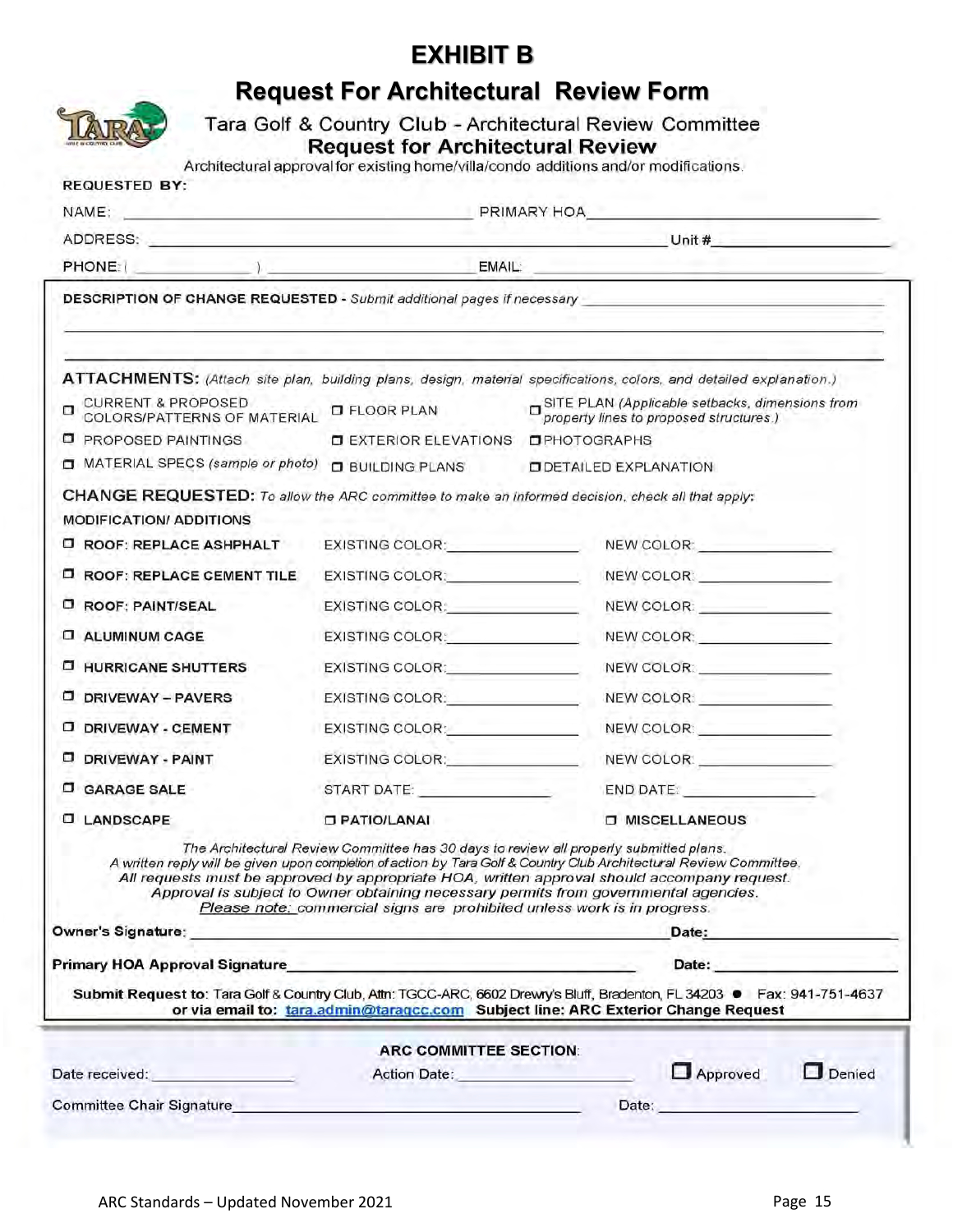## **EXHIBIT C**

## **Architectural Review Eterior Painting Request Form**



Tara Golf & Country Club - Architectural Review Committee **Architectural Review Exterior Painting Request Form** 

Architectural approval for existing home/villa/condo additions and/or modifications.

Available Tara Golf & Country Club Paint Palette selections may be viewed at Homeowners Association Color Archive: https://www.sherwin-williams.com/homeowners/color/find-and-explore-colors/hoa

Paint provider is not limited to Sherwin Williams paint brand but must match the Sherwin Williams Tara Golf & Country Club approved color palette.

#### **REQUESTED BY:**

| NAME-                                                                                                                                                                                                                          |                                                                          | PRIMARY HOA                                                                                                                                                                                                                                                                                                                                                                                           |
|--------------------------------------------------------------------------------------------------------------------------------------------------------------------------------------------------------------------------------|--------------------------------------------------------------------------|-------------------------------------------------------------------------------------------------------------------------------------------------------------------------------------------------------------------------------------------------------------------------------------------------------------------------------------------------------------------------------------------------------|
|                                                                                                                                                                                                                                |                                                                          | Unit $#$                                                                                                                                                                                                                                                                                                                                                                                              |
|                                                                                                                                                                                                                                |                                                                          |                                                                                                                                                                                                                                                                                                                                                                                                       |
|                                                                                                                                                                                                                                |                                                                          | DESCRIPTION OF CHANGE REQUESTED - Submit additional pages if necessary _____________________________                                                                                                                                                                                                                                                                                                  |
| ATTACHMENTS: (Attach design, material specifications, colors, and detailed explanation.)                                                                                                                                       |                                                                          |                                                                                                                                                                                                                                                                                                                                                                                                       |
| <b>CURRENT &amp; PROPOSED</b><br>COLORS/PATTERNS OF MATERIAL LE PROPOSED PAINTINGS<br>п                                                                                                                                        |                                                                          | <b>OMATERIAL SPECS (sample or photo)</b>                                                                                                                                                                                                                                                                                                                                                              |
| <b>D</b> DETAILED EXPLANATION                                                                                                                                                                                                  |                                                                          | <b>OPHOTOGRAPHS</b>                                                                                                                                                                                                                                                                                                                                                                                   |
|                                                                                                                                                                                                                                |                                                                          | CHANGE REQUESTED: To allow the ARC committee to make an informed decision, check all that apply:<br>PAINT MODIFICATION TO MAIN STRUCTURE - Please Indicate New Paint Palette Number:                                                                                                                                                                                                                  |
| <b>EXTERIOR WALL</b>                                                                                                                                                                                                           | EXISTING COLOR:<br><u> EXISTING COLOR:</u>                               | NEW COLOR: ______________                                                                                                                                                                                                                                                                                                                                                                             |
| <b>EXTERIOR TRIM</b>                                                                                                                                                                                                           | EXISTING COLOR: EXISTING                                                 | NEW COLOR: NEW COLORS                                                                                                                                                                                                                                                                                                                                                                                 |
| <b>EXTERIOR SOFFET</b>                                                                                                                                                                                                         | EXISTING COLOR: Particular COLORISTING                                   | NEW COLOR: NEW COLOR:                                                                                                                                                                                                                                                                                                                                                                                 |
| <b>EXTERIOR EVES</b>                                                                                                                                                                                                           | EXISTING COLOR: COLORING                                                 |                                                                                                                                                                                                                                                                                                                                                                                                       |
| <b>EXTERIOR SHUTTERS</b>                                                                                                                                                                                                       | EXISTING COLOR: <u>__________________</u>                                | NEW COLOR: _______________                                                                                                                                                                                                                                                                                                                                                                            |
| <b>EXTERIOR DOORS</b>                                                                                                                                                                                                          | EXISTING COLOR: EXISTING                                                 | NEW COLOR: _______________                                                                                                                                                                                                                                                                                                                                                                            |
| <b>EXTERIOR DOORS TRIM</b><br>п                                                                                                                                                                                                | EXISTING COLOR: COLOR                                                    | NEW COLOR: _______________                                                                                                                                                                                                                                                                                                                                                                            |
| <b>EXTERIOR DRIVEWAY</b><br>п                                                                                                                                                                                                  | EXISTING COLOR: EXISTING                                                 | NEW COLOR: _______________                                                                                                                                                                                                                                                                                                                                                                            |
| <b>EXTERIOR GARAGE DOORS</b><br>п                                                                                                                                                                                              | EXISTING COLOR: COLORING                                                 | NEW COLOR:                                                                                                                                                                                                                                                                                                                                                                                            |
| <b>EXTERIOR GARAGE DOORS TRIM</b> EXISTING COLOR:<br>п                                                                                                                                                                         |                                                                          | NEW COLOR: _________________                                                                                                                                                                                                                                                                                                                                                                          |
|                                                                                                                                                                                                                                | Please note: Commercial signs are prohibited unless work is in progress. | The Architectural Review Committee has 30 days to review all properly submitted plans.<br>A written reply will be given upon completion of action by Tara Golf & Country Club Architectural Review Committee.<br>All requests must be approved by appropriate HOA, written approval should accompany request.<br>Approval is subject to Owner obtaining necessary permits from governmental agencies. |
| Owner's Signature: experience of the state of the state of the state of the state of the state of the state of the state of the state of the state of the state of the state of the state of the state of the state of the sta |                                                                          | Date:                                                                                                                                                                                                                                                                                                                                                                                                 |
| <b>Primary HOA Approval Signature</b>                                                                                                                                                                                          |                                                                          | Date:                                                                                                                                                                                                                                                                                                                                                                                                 |
|                                                                                                                                                                                                                                |                                                                          | Submit Request to: Tara Golf & Country Club, Attn: TGCC-ARC, 6602 Drewry's Bluff, Bradenton, FL 34203 · Fax: 941-751-4637<br>or via email to: tara.admin@taragcc.com Subject line: ARC Request                                                                                                                                                                                                        |
|                                                                                                                                                                                                                                | ARC COMMITTEE SECTION:                                                   |                                                                                                                                                                                                                                                                                                                                                                                                       |
| Date received: National Contract of the Contract of the Contract of the Contract of the Contract of the Contract of the Contract of the Contract of the Contract of the Contract of the Contract of the Contract of the Contra | Action Date: Action Date:                                                | Approved<br>$\Box$ Denied                                                                                                                                                                                                                                                                                                                                                                             |
| Committee Chair Signature                                                                                                                                                                                                      |                                                                          | Date:                                                                                                                                                                                                                                                                                                                                                                                                 |
|                                                                                                                                                                                                                                |                                                                          |                                                                                                                                                                                                                                                                                                                                                                                                       |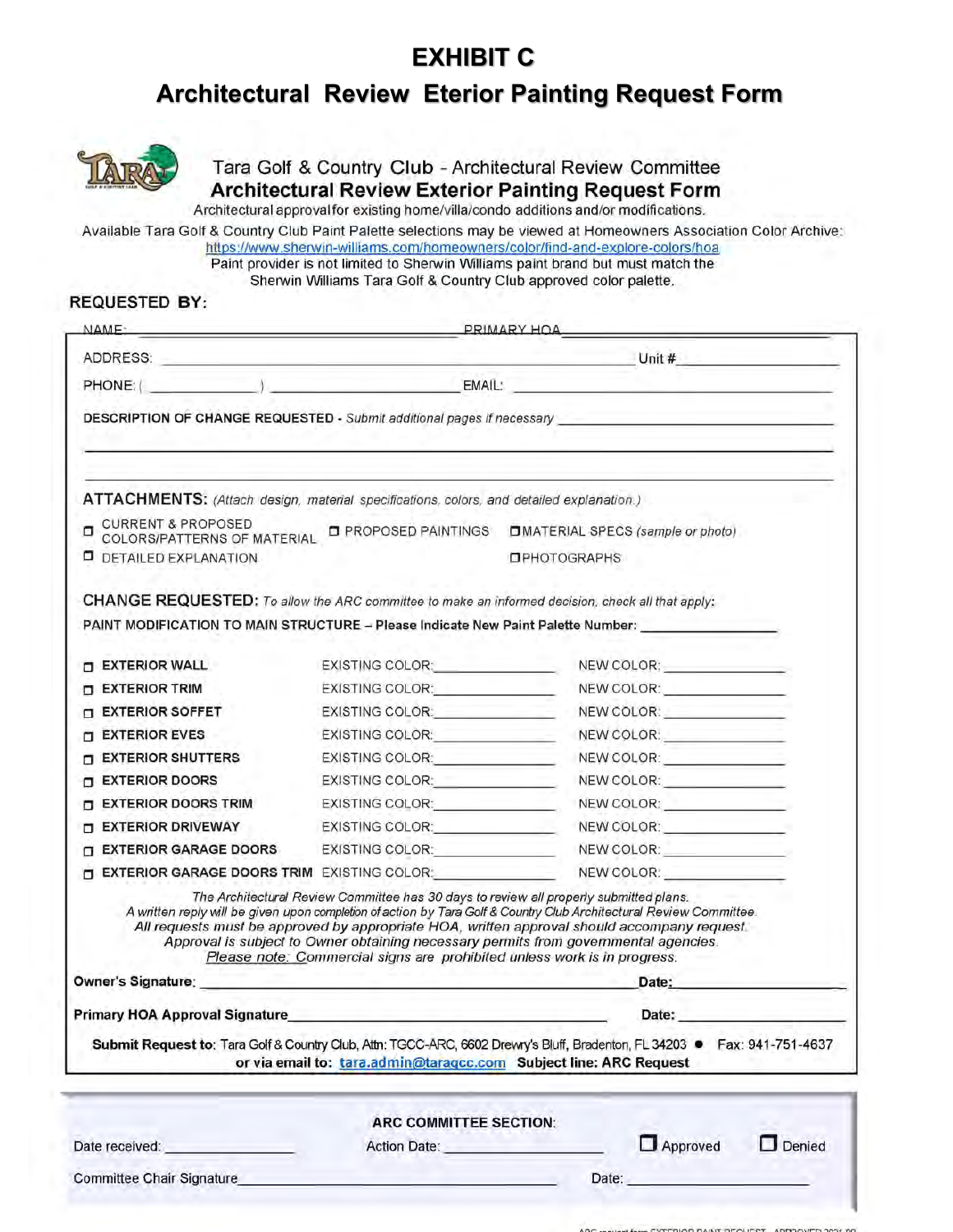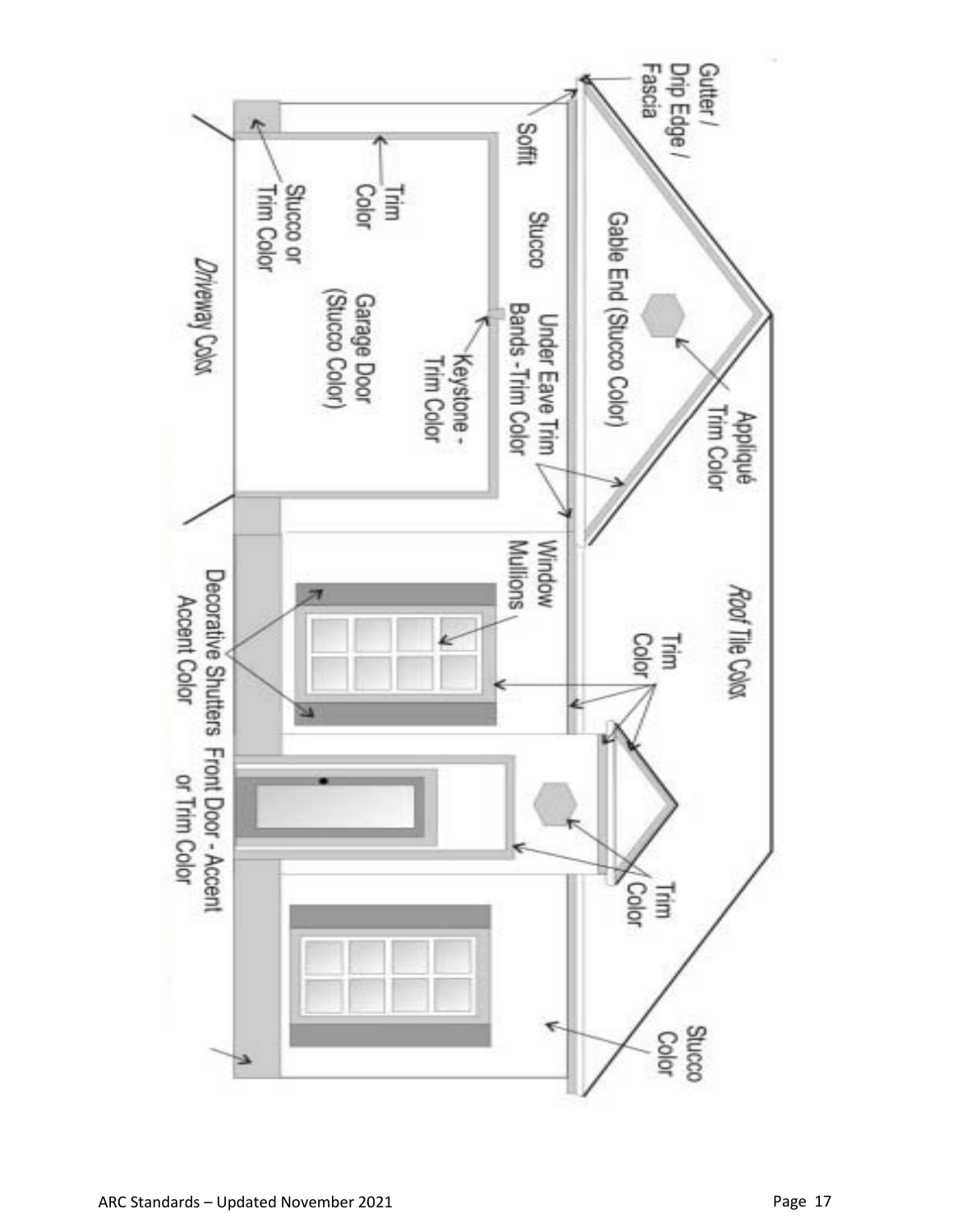## **EXHIBIT D**

## **Homeowner Request Appeal Form**



|                | For Office Use |  |
|----------------|----------------|--|
| Date Received: |                |  |

PHONE

# Homeowner Request Appeal Form<br>Architectural Review Committee

**HOMEOWNER NAME (Please Print)** 

**STREET ADDRESS** 

**EMAIL ADDRESS** 

PLEASE DESCRIBE YOUR PROJECT:

ONO APPLICATION DATE: DID YOU APPLY PRIOR TO BEGINNING YOUR PROJECT? TYES

HAVE YOU RECEIVED A DENIAL FROM THE ARCHITECTURAL REVIEW COMMITTEE?

DID THE ARCHITECTURAL REVIEW COMMITTEE OFFER RECOMMENDATIONS?

ARCHITECTURAL REVIEW COMMITTEE RECOMMENDATIONS:

DOES YOUR PROJECT MEET THE CRITERIA OF THE TARA GOLF & COUNTRY CLUB COVENANTS, CONDITIONS, AND RESTRICTIONS; RULES & REGULATIONS; AND THE ARCHITECTURAL GUIDELINES?

**REASON FOR APPEAL:** 

**HOMEOWNER SIGNATURE** 

DATE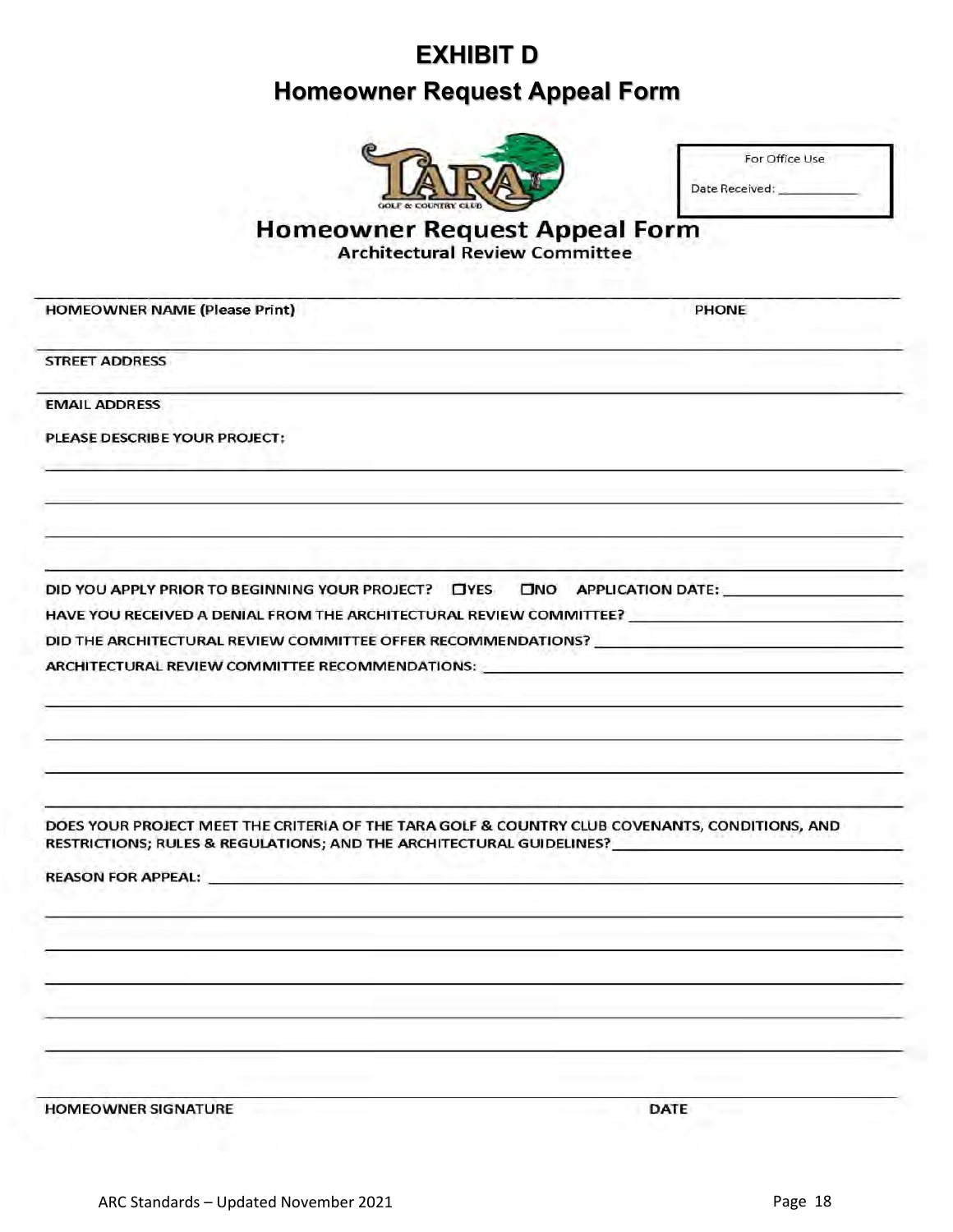# **EXHIBIT E** ARC VIOLATIONS AND FINES

| <b>Violations</b>                                                                         | Fine per Day per Incident |
|-------------------------------------------------------------------------------------------|---------------------------|
|                                                                                           |                           |
|                                                                                           |                           |
|                                                                                           |                           |
|                                                                                           |                           |
|                                                                                           |                           |
|                                                                                           |                           |
|                                                                                           |                           |
|                                                                                           |                           |
|                                                                                           |                           |
|                                                                                           |                           |
|                                                                                           |                           |
|                                                                                           |                           |
|                                                                                           |                           |
|                                                                                           |                           |
|                                                                                           |                           |
|                                                                                           |                           |
| (i.e. garbage cans, BBQs, wheelbarrows, lawn equipment, generators) Driveway & Curbs \$10 |                           |
|                                                                                           |                           |
|                                                                                           |                           |
|                                                                                           |                           |
|                                                                                           |                           |

This list is not intended to be all inclusive and is generally representative of types of violations and/or fines<br>that can be imposed by the Compliance Review Committee upon approval of the Board of Directors. Repetitive violations may result in higher fines.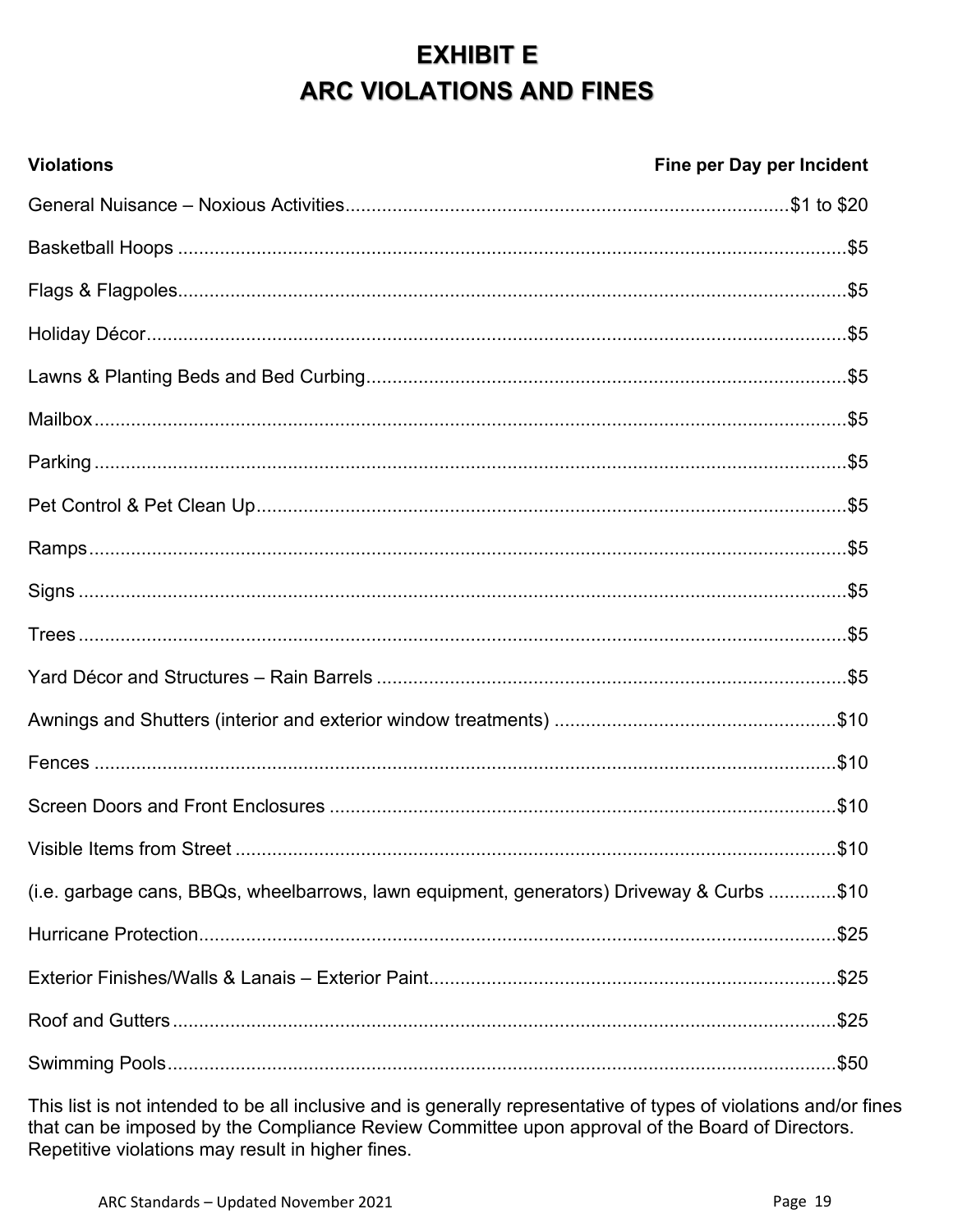# **EXHIBIT F Compliance Response Form**



## $4(a)$ Tara Golf & Country Club (TGCC-ARC) **Architectural Review Committee Compliance Response Form**

| Response Date: New York 1988                                                                                                                                                                                                   |
|--------------------------------------------------------------------------------------------------------------------------------------------------------------------------------------------------------------------------------|
| Owner's Name: The Contract of the Contract of the Contract of the Contract of the Contract of the Contract of the Contract of the Contract of the Contract of the Contract of the Contract of the Contract of the Contract of  |
|                                                                                                                                                                                                                                |
| Violation(s): Note and the second state of the second state of the second state of the second state of the second state of the second state of the second state of the second state of the second state of the second state of |
| I will comply with the Standards. The date of the correction                                                                                                                                                                   |
| I plan to appeal the violation notice and will mail my written appeal on _____________                                                                                                                                         |
|                                                                                                                                                                                                                                |

Owner's Signature

Please refer any questions to and mail this response to:

Tara Golf & Country Club Attn: TGCC ARC 6602 Drewry's Bluff Bradenton, FL 34203

Telephone: 941-756-7775 tara.admin@taragcc.com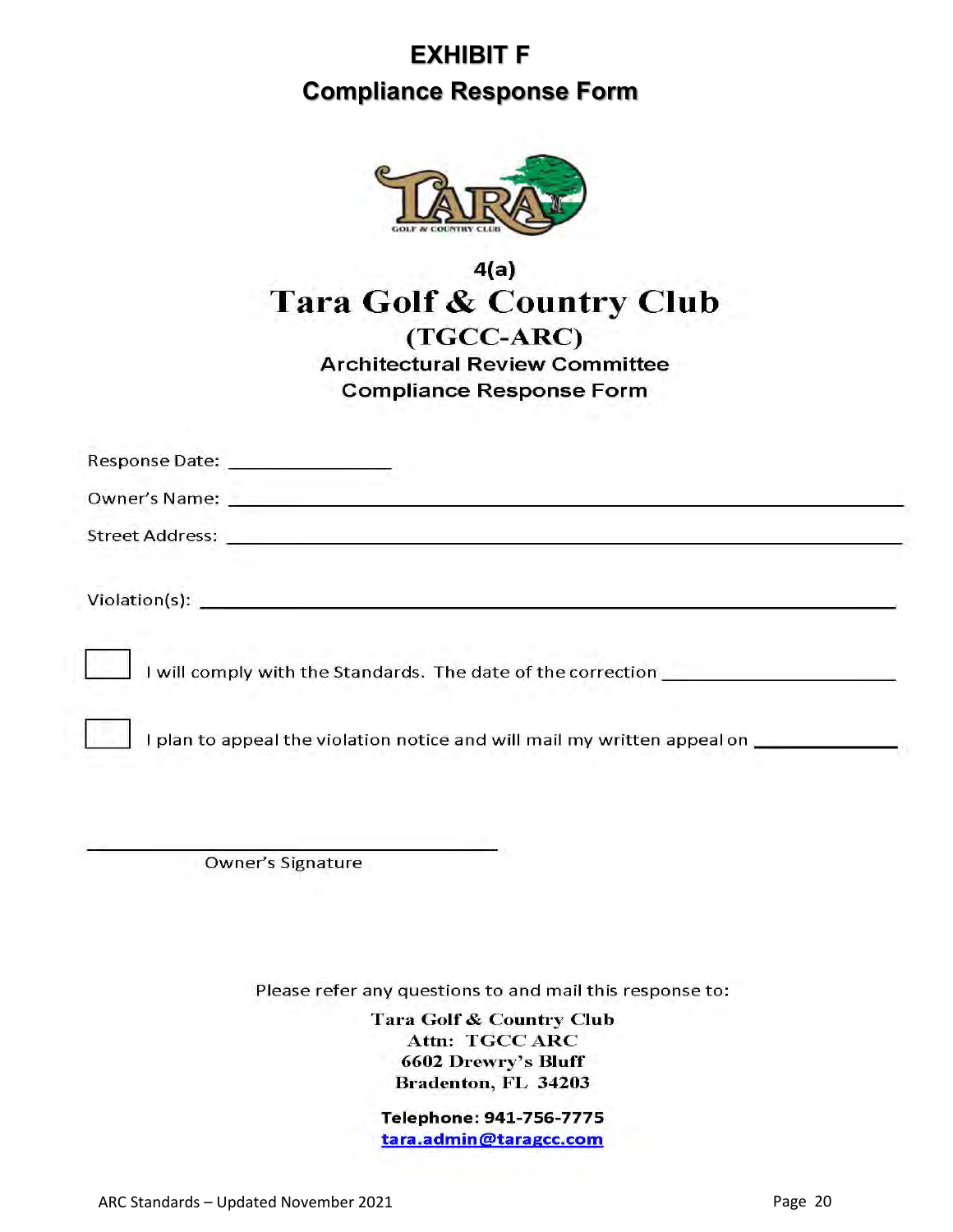# **EXHIBIT G Homeowner Violation Appeal Form**



| For Office Use |  |
|----------------|--|
| Date Received: |  |

## **Homeowner Violation Appeal Form**

**Architectural Review Committee** 

HOMEOWNER NAME (Please Print)

PHONE

**STREET ADDRESS** 

**EMAIL ADDRESS** 

ORIGINAL VIOLATION & COMMITTEE RECOMMENDATIONS

**REASON FOR APPEAL:** 

**HOMEOWNER SIGNATURE**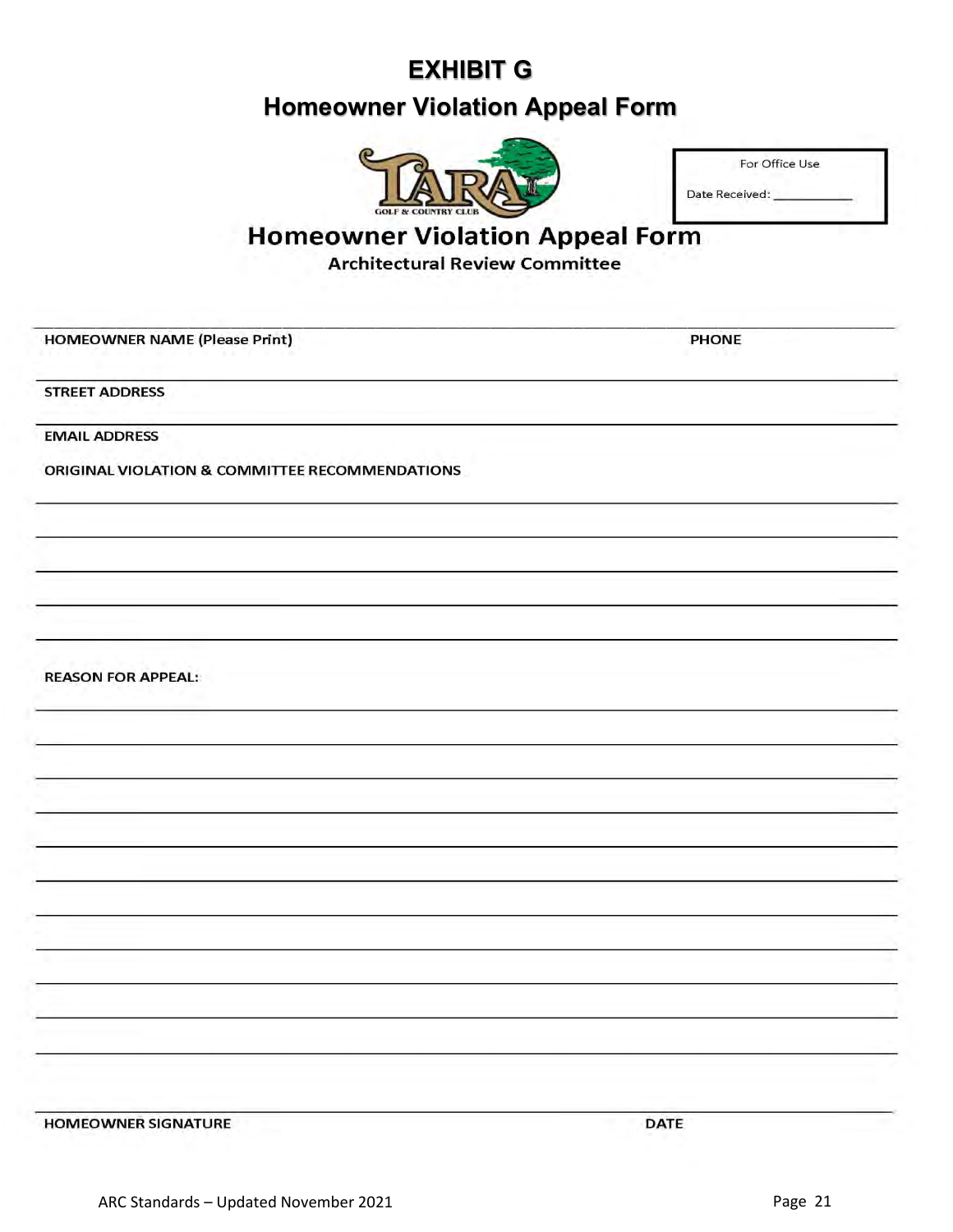## **EXHIBIT H Agreement To Mediate Form**

## **RESPONDING PARTY: YOUR SIGNATURE INDICATES YOUR AGREEMENT TO THAT SELECTION**.

## **AGREEMENT TO MEDIATE**

\_\_\_\_\_\_\_\_\_\_\_\_\_\_\_\_\_\_\_\_\_\_\_\_\_\_\_\_\_\_\_\_\_\_\_\_\_\_\_\_\_\_\_\_\_\_\_\_\_\_\_\_\_\_\_\_\_\_\_\_\_\_\_\_\_\_\_\_\_\_\_\_\_\_\_\_\_\_\_\_\_\_\_\_\_\_\_\_\_\_\_\_\_\_\_\_\_\_\_\_

\_\_\_\_\_\_\_\_\_\_\_\_\_\_\_\_\_\_\_\_\_\_\_\_\_\_\_\_\_\_\_\_\_\_\_\_\_\_\_\_\_\_\_\_\_\_\_\_\_\_\_\_\_\_\_\_\_\_\_\_\_\_\_\_\_\_\_\_\_\_\_\_\_\_\_\_\_\_\_\_\_\_\_\_\_\_\_\_\_\_\_\_\_\_\_\_\_\_\_\_

\_\_\_\_\_\_\_\_\_\_\_\_\_\_\_\_\_\_\_\_\_\_\_\_\_\_\_\_\_\_\_\_\_\_\_\_\_\_\_\_\_\_\_\_\_\_\_\_\_\_\_\_\_\_\_\_\_\_\_\_\_\_\_\_\_\_\_\_\_\_\_\_\_\_\_\_\_\_\_\_\_\_\_\_\_\_\_\_\_\_\_\_\_\_\_\_\_\_\_\_

The undersigned hereby agrees to participate in pre-suit mediation and agrees to attend a mediation conducted by a mediator listed below as someone who would be acceptable to mediate this dispute:

List acceptable mediator or mediators:

We further agree to pay or prepay one-half (1/2) of the mediator's fees and to forward such advance deposits as the mediator may require for this purpose.

|  | Dated this | dav of |  |  |
|--|------------|--------|--|--|
|--|------------|--------|--|--|

By (Signature): \_\_\_\_\_\_\_\_\_\_\_\_\_\_\_\_\_\_\_\_\_\_\_\_\_\_\_\_\_\_\_\_\_\_\_\_\_

Printed Name: **Example 20** Name: **All 2008** 

Address: \_\_\_\_\_\_\_\_\_\_\_\_\_\_\_\_\_\_\_\_\_\_\_\_\_\_\_\_\_\_\_\_\_\_\_\_\_\_\_\_\_

Telephone No. \_\_\_\_\_\_\_\_\_\_\_\_\_\_\_\_\_\_\_\_\_\_\_\_\_\_\_\_\_\_\_\_\_\_\_\_